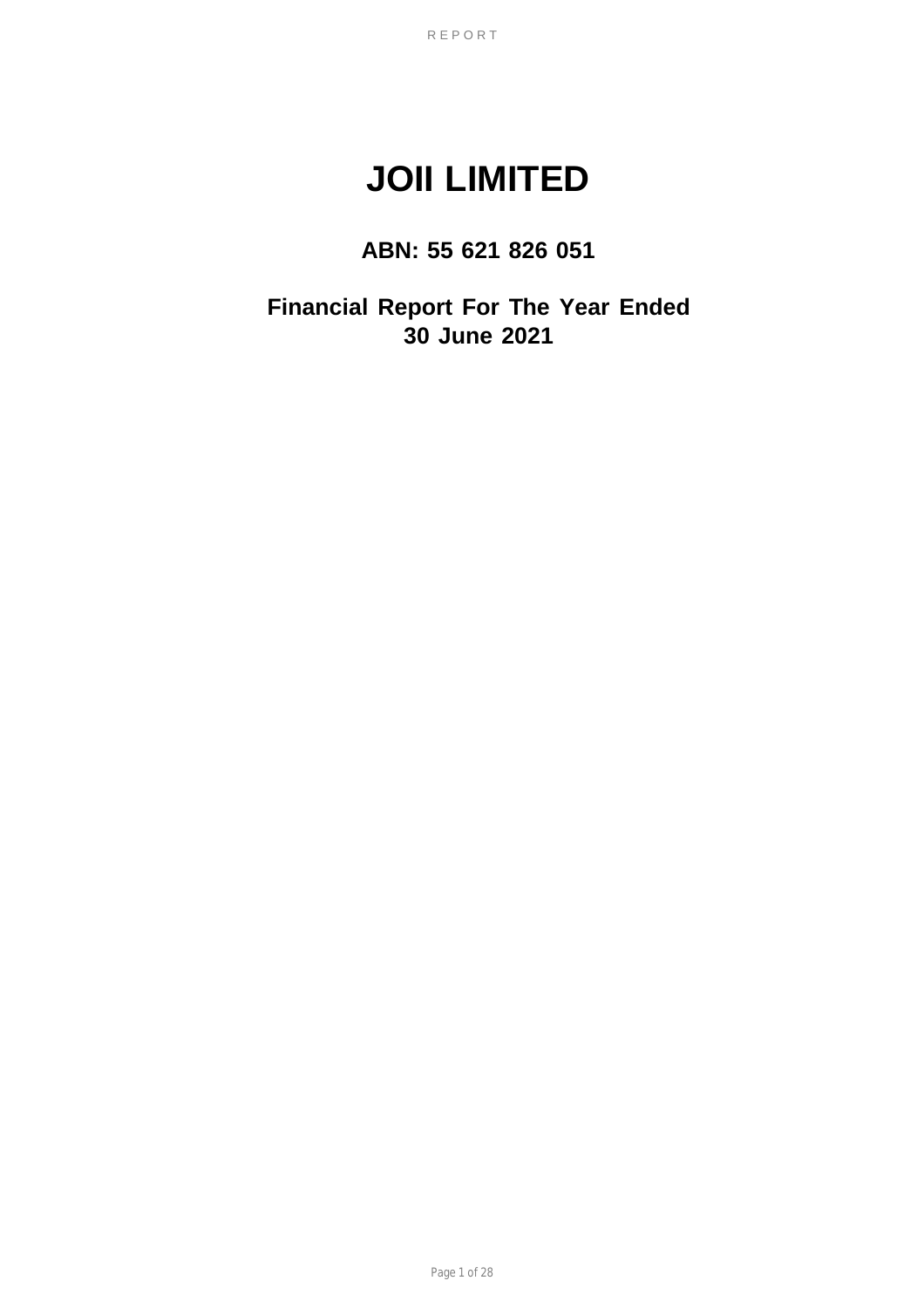# **JOII Limited**

# **ABN: 55 621 826 051**

# **Financial Report For The Year Ended 30 June 2021**

## **CONTENTS**

Directors' Report Auditor's Independence Declaration Statement of Profit or Loss and Other Comprehensive Income Statement of Financial Position Statement of Changes in Equity Statement of Cash Flows Notes to the Financial Statements Statement by the Board Independent Auditor's Report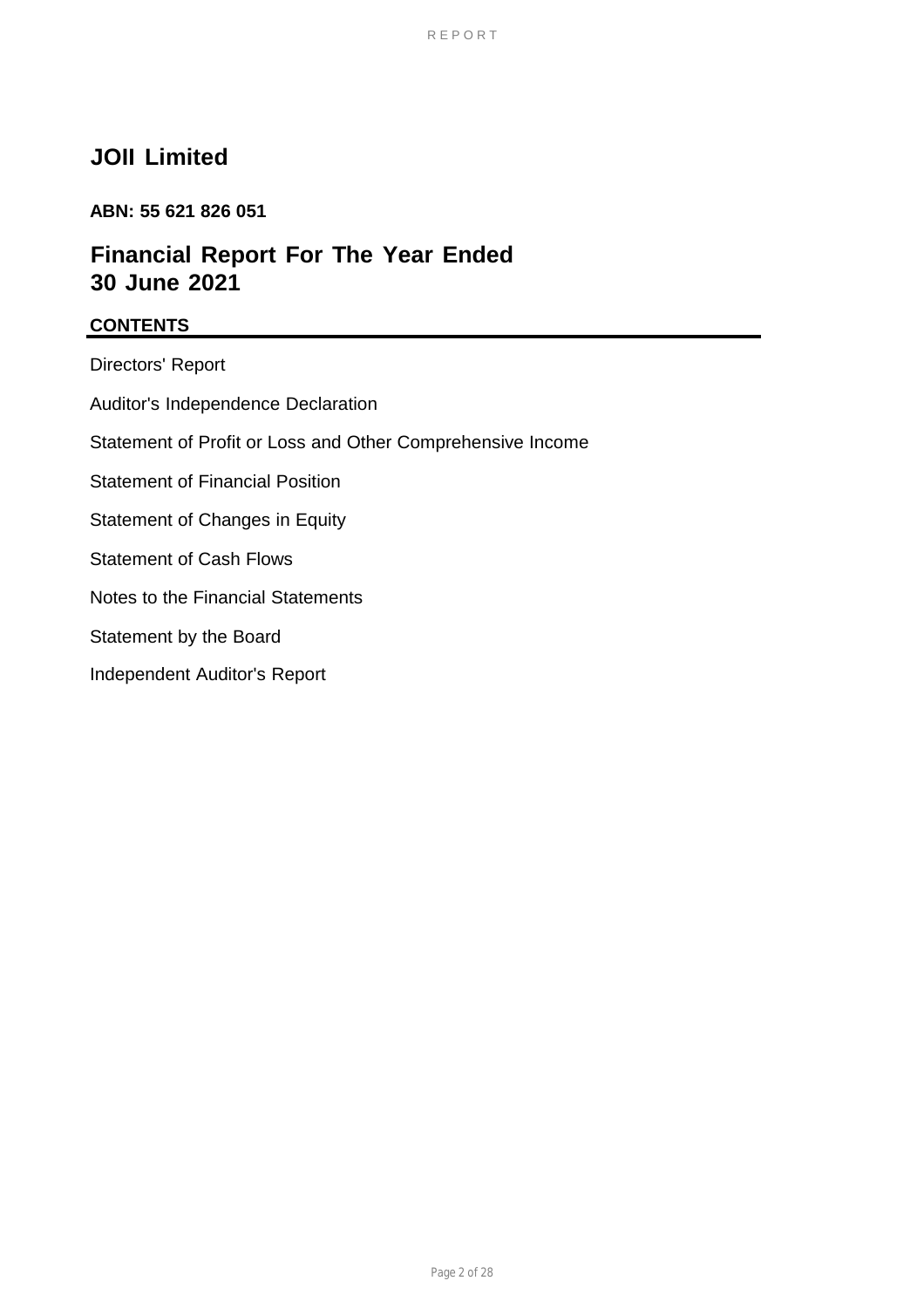### **JOII LIMITED ABN: 55 621 826 051 DIRECTORS' REPORT**

Your directors present this report on the entity for the financial year ended 30 June 2021.

### **Directors**

The names of each person who has been a director during the year and to the date of this report are:

Jared Sa-Bin Harder Timothy David Hanna appointed (3/09/2020) Henk Wessel La Dru appointed (3/09/2020) Mark Passfield appointed (24/06/2021) Jan Maggacis appointed (18/11/2020) Alenta Kabamba appointed (18/11/2020)

Directors have been in office since the start of the financial year to the date of this report unless otherwise stated.

### **Principal Activities**

The principal activity of the entity during the financial year was:

A not-for-profit, operating to generate funding through social enterprises to successfully operate an expanding social impact program focused on creating opportunities related to employment pathways and housing. These programs enabled long term unemployed, those with a disability and parolees to learn the required skills and character traits to be successful in a modern workplace. The funding also provided for the purchase of land and the construction of a "share house" in the Ipswich region.

### **Short-term and Long-term Objectives**

The entity's short-term objectives are to:

Structure and grow its Social Enterprises to ensure a long term and stable income source to operate the social impact programs.

The entity's long-term objectives are to:

Operate multiple social impact programs related to employment pathways and to build 'share houses' to support those with a disability or parolees needing accommodation.

### **Strategies**

To achieve its stated objectives, the entity has adopted a twofold strategys:

1. Creating social impact programs that provide hope and opportunity for the disadvantaged and vulnerable. The programs focus on providing employment, pathways to employment and housing opportunities.

2. Setting up sustainable funding creation social enterprises whose objective is to support the vision.

### **Key Performance Measures**

The entity measures its performance through the use of both quantitative and qualitative benchmarks. The benchmarks are used by the directors to assess the financial sustainability of the company and whether the entity's short-term and long-term objectives are being achieved.

### **Information on Directors**

| Director & Chair Person |
|-------------------------|
|                         |
|                         |
|                         |
|                         |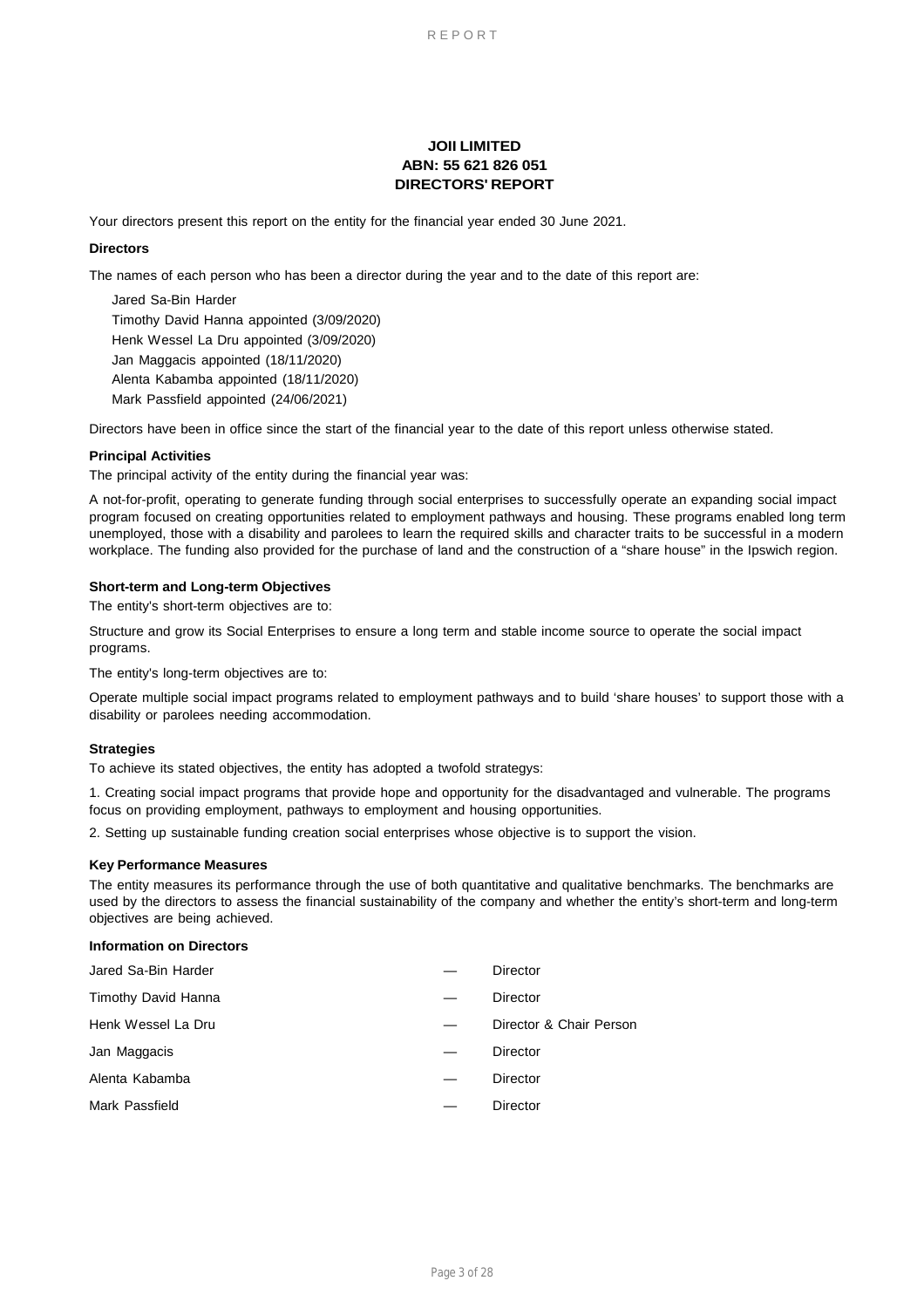## **JOII LIMITED ABN: 55 621 826 051 DIRECTORS' REPORT**

### **Meetings of Directors**

During the financial year, 9 meetings of directors were held. Attendances by each director were as follows:

|                          | Directors' Meetings       |                 |  |
|--------------------------|---------------------------|-----------------|--|
|                          | Number eligible to attend | Number attended |  |
| Jared Sa-Bin Harder      | 9                         | 9               |  |
| Timothy David Hanna      | 8                         | 8               |  |
| Henk Wessel La Dru       | 8                         | 8               |  |
| Jan Maggacis             | 2                         | 2               |  |
| Alenta Kabamba           | 6                         | 5               |  |
| Mark Passfield           |                           |                 |  |
| Robert Harder (resigned) |                           |                 |  |
| Trevor Adams (resigned)  |                           |                 |  |

The entity is incorporated under the Corporations Act 2001 and is a company limited by guarantee. If the entity is wound up, the constitution states that each member is required to contribute a maximum of \$1 each towards meeting any outstanding obligations of the entity. At 30 June 2021, the total amount that members of the entity are liable to contribute if the entity is wound up is \$6 (2020: \$7).

Winding up - Guarantee by Members

(a) Each member undertakes to contribute to the Company's property if the Company is wound up while they are a Member, or within 1 year after they cease to be a Member.

(b) This contribution is for:

(i) payment of the Company's debts and liabilities contracted before they ceased to be a Member;

(ii) the costs of winding up; and

(iii) adjustment of the rights of the contributories among themselves.

(c) The amount is not to exceed \$1.

### **Auditor's Independence Declaration**

The lead auditor's independence declaration for the year ended 30 June 2021 has been received and can be found on page 5 of the financial report.

This directors' report is signed in accordance with a resolution of the Board of Directors.

Chair Person

Dated this

day of

28th day of October 2021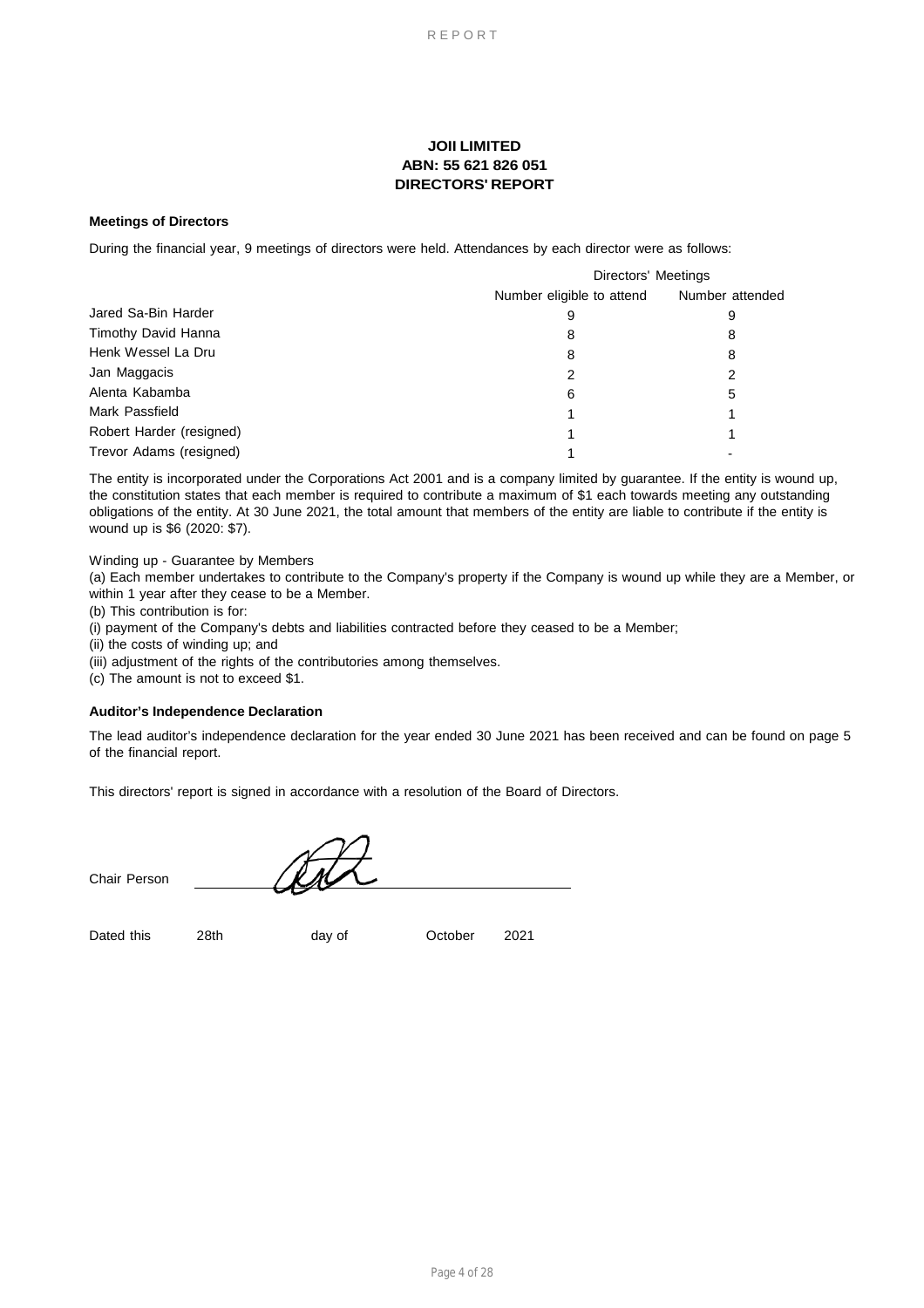### **JOII LIMITED ABN: 55 621 826 051 AUDITOR'S INDEPENDENCE DECLARATION UNDER S 307C OF THE CORPORATIONS ACT 2001 TO THE DIRECTORS OF JOII LIMITED**

In accordance with Subdivision 60-C of the Australian Charities and Not-for-profits Commission Act 2012, I am pleased to provide the following declaration of independence to the directors of JOII Limited. As the lead audit partner for the audit of the financial report of JOII Limited for the year ended 30 June 2021, I declare that, to the best of my knowledge and belief, during the year ended 30 June 2021 there have been no contraventions of:

- (i) the auditor independence requirements of the Australian Charities and Not for Profits Commission Act 2012 in relation to the audit; and
- (ii) any applicable code of professional conduct in relation to the audit.

| Name of Firm    | Accountants Advisers Auditors Pty Ltd |
|-----------------|---------------------------------------|
|                 |                                       |
|                 |                                       |
| Name of Partner | Robert John White                     |
|                 |                                       |
| Date            | 25/10/2021                            |
| Address         | 3/9 Gowrie Street                     |
|                 | Mt Gravatt Qld 4122                   |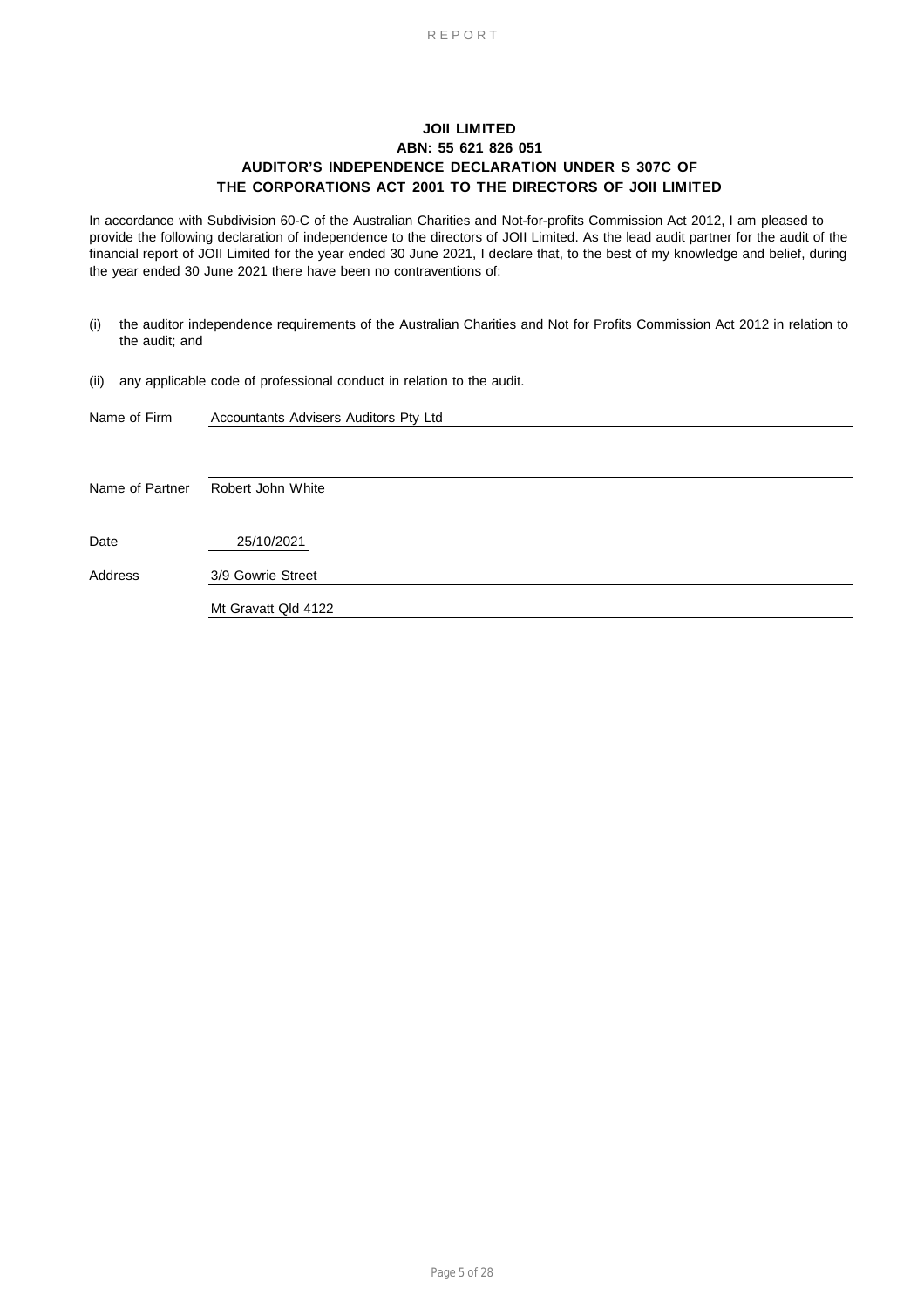## **JOII LIMITED ABN: 55 621 826 051 STATEMENT OF PROFIT OR LOSS AND OTHER COMPREHENSIVE INCOME FOR THE YEAR ENDED 30 JUNE 2021**

|                                                                                                   | <b>Note</b>    | 2021           | 2020                          |
|---------------------------------------------------------------------------------------------------|----------------|----------------|-------------------------------|
|                                                                                                   |                | \$             | \$                            |
| Revenue                                                                                           | 2              | 46,611,600     | 45,430,509                    |
| Other income                                                                                      | $\overline{2}$ | 6,256,040      | 2,865,066                     |
| Employee benefits expense                                                                         |                | (25, 521, 828) |                               |
| Depreciation and amortisation expense                                                             | 3              |                |                               |
| interest expense on financial liabilities not at fair value through profit or loss                | 3              |                | (258, 116)                    |
| Interest expense on lease liabilities                                                             | 3              |                |                               |
| Impairment losses on financial assets                                                             | 3              | (2,446,861)    | (4,899,347)                   |
| Rental expense                                                                                    | 3              |                |                               |
| Cost of sales                                                                                     |                |                | $(9,997,592)$ $(32,199,168)$  |
| Charitable works expenses                                                                         |                | (48,008)       | (154, 568)                    |
| Administrative expenses                                                                           |                |                | $(12,930,939)$ $(10,087,165)$ |
| Land sale expenses                                                                                |                |                |                               |
| Prior year adjustments                                                                            |                | (58, 259)      |                               |
| Current year surplus before income tax                                                            |                | 1,864,153      | 697,211                       |
| Income tax expense                                                                                |                |                |                               |
| Net current year surplus                                                                          |                | 1,864,153      | 697,211                       |
| Other comprehensive income                                                                        |                |                |                               |
| Items that will not be reclassified subsequently to profit or loss:                               |                |                |                               |
| Gain on revaluation of land                                                                       | 9              |                |                               |
| Fair value gains/(losses) on financial assets at fair value through other<br>comprehensive income |                |                |                               |
| Total other comprehensive (losses)/income for the year                                            |                |                |                               |
| Total comprehensive income for the year                                                           |                | 1,864,153      | 697,211                       |
| Surplus attributable to members of the entity                                                     |                | 1,864,153      | 697,211                       |
| Total comprehensive income attributable to members of the entity                                  |                | 1,864,153      | 697,211                       |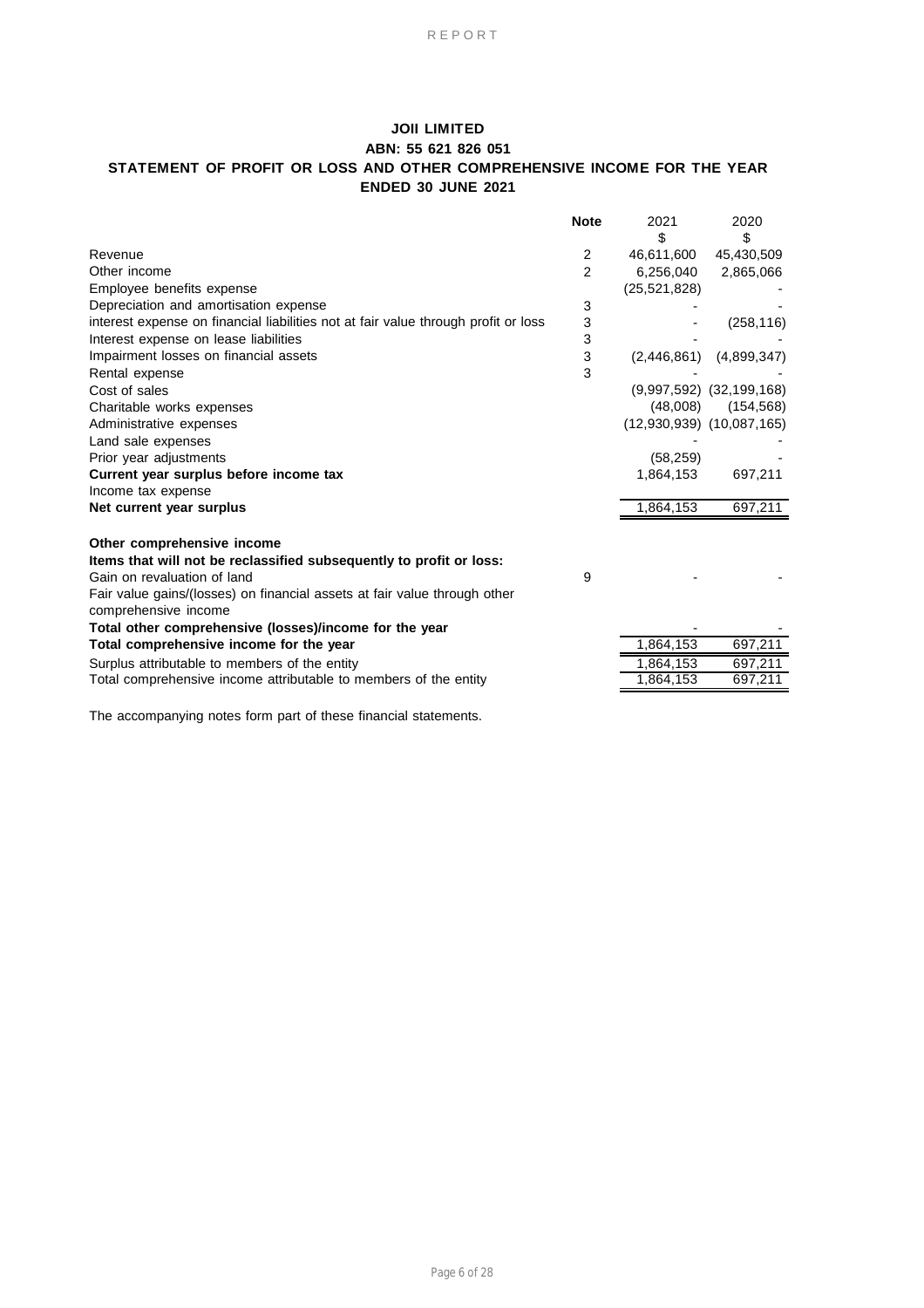## **JOII LIMITED ABN: 55 621 826 051 STATEMENT OF FINANCIAL POSITION AS AT 30 JUNE 2021**

| <b>CURRENT ASSETS</b><br>Cash and cash equivalents<br>1,707,944<br>808,648<br>4<br>Trade and other receivables<br>5<br>4,868,932<br>4,202,879<br>Inventories<br>1,169,191<br>6<br>2,307,005<br><b>Financial assets</b><br>8<br>$\overline{7}$<br>Other current assets<br>1,393,509<br>1,585,485<br>Loan Receivables<br>648,863<br>830,723<br><b>TOTAL CURRENT ASSETS</b><br>9,734,740<br>9,788,439<br>8<br>2,638,631<br>2,369,492<br>Property, plant and equipment<br>9<br>973,386<br>1,695,757<br>91,757<br>112,138<br>10<br>1,113,766<br>3,703,774<br>5,291,153<br>13,492,213<br>15,025,894<br><b>TOTAL CURRENT LIABILITIES</b><br>4,010,269<br>$\sqrt{4,879,806}$<br>2,827,379<br>5,355,675<br>6,837,648<br>10,235,482<br>6,654,565<br>4,790,412<br><b>EQUITY</b><br>6,654,565<br>4,790,412<br>6,654,565<br>4,790,412 |                                                  | <b>Note</b> | 2021<br>\$ | 2020<br>Restated<br>\$ |
|--------------------------------------------------------------------------------------------------------------------------------------------------------------------------------------------------------------------------------------------------------------------------------------------------------------------------------------------------------------------------------------------------------------------------------------------------------------------------------------------------------------------------------------------------------------------------------------------------------------------------------------------------------------------------------------------------------------------------------------------------------------------------------------------------------------------------|--------------------------------------------------|-------------|------------|------------------------|
|                                                                                                                                                                                                                                                                                                                                                                                                                                                                                                                                                                                                                                                                                                                                                                                                                          | <b>ASSETS</b>                                    |             |            |                        |
|                                                                                                                                                                                                                                                                                                                                                                                                                                                                                                                                                                                                                                                                                                                                                                                                                          |                                                  |             |            |                        |
|                                                                                                                                                                                                                                                                                                                                                                                                                                                                                                                                                                                                                                                                                                                                                                                                                          |                                                  |             |            |                        |
|                                                                                                                                                                                                                                                                                                                                                                                                                                                                                                                                                                                                                                                                                                                                                                                                                          |                                                  |             |            |                        |
|                                                                                                                                                                                                                                                                                                                                                                                                                                                                                                                                                                                                                                                                                                                                                                                                                          |                                                  |             |            |                        |
|                                                                                                                                                                                                                                                                                                                                                                                                                                                                                                                                                                                                                                                                                                                                                                                                                          |                                                  |             |            |                        |
|                                                                                                                                                                                                                                                                                                                                                                                                                                                                                                                                                                                                                                                                                                                                                                                                                          |                                                  |             |            |                        |
|                                                                                                                                                                                                                                                                                                                                                                                                                                                                                                                                                                                                                                                                                                                                                                                                                          |                                                  |             |            |                        |
|                                                                                                                                                                                                                                                                                                                                                                                                                                                                                                                                                                                                                                                                                                                                                                                                                          |                                                  |             |            |                        |
|                                                                                                                                                                                                                                                                                                                                                                                                                                                                                                                                                                                                                                                                                                                                                                                                                          | <b>NON-CURRENT ASSETS</b>                        |             |            |                        |
|                                                                                                                                                                                                                                                                                                                                                                                                                                                                                                                                                                                                                                                                                                                                                                                                                          | <b>Financial assets</b>                          |             |            |                        |
|                                                                                                                                                                                                                                                                                                                                                                                                                                                                                                                                                                                                                                                                                                                                                                                                                          |                                                  |             |            |                        |
|                                                                                                                                                                                                                                                                                                                                                                                                                                                                                                                                                                                                                                                                                                                                                                                                                          | Intangible assets                                |             |            |                        |
|                                                                                                                                                                                                                                                                                                                                                                                                                                                                                                                                                                                                                                                                                                                                                                                                                          | Right-of-use assets                              |             |            |                        |
|                                                                                                                                                                                                                                                                                                                                                                                                                                                                                                                                                                                                                                                                                                                                                                                                                          | Bartercard                                       |             |            |                        |
|                                                                                                                                                                                                                                                                                                                                                                                                                                                                                                                                                                                                                                                                                                                                                                                                                          | <b>TOTAL NON-CURRENT ASSETS</b>                  |             |            |                        |
|                                                                                                                                                                                                                                                                                                                                                                                                                                                                                                                                                                                                                                                                                                                                                                                                                          | <b>TOTAL ASSETS</b>                              |             |            |                        |
|                                                                                                                                                                                                                                                                                                                                                                                                                                                                                                                                                                                                                                                                                                                                                                                                                          | <b>LIABILITIES</b><br><b>CURRENT LIABILITIES</b> |             |            |                        |
|                                                                                                                                                                                                                                                                                                                                                                                                                                                                                                                                                                                                                                                                                                                                                                                                                          |                                                  |             |            |                        |
|                                                                                                                                                                                                                                                                                                                                                                                                                                                                                                                                                                                                                                                                                                                                                                                                                          | <b>NON-CURRENT LIABILITIES</b>                   |             |            |                        |
|                                                                                                                                                                                                                                                                                                                                                                                                                                                                                                                                                                                                                                                                                                                                                                                                                          | <b>TOTAL NON-CURRENT LIABILITIES</b>             |             |            |                        |
|                                                                                                                                                                                                                                                                                                                                                                                                                                                                                                                                                                                                                                                                                                                                                                                                                          | <b>TOTAL LIABILITIES</b>                         |             |            |                        |
|                                                                                                                                                                                                                                                                                                                                                                                                                                                                                                                                                                                                                                                                                                                                                                                                                          | <b>NET ASSETS</b>                                |             |            |                        |
|                                                                                                                                                                                                                                                                                                                                                                                                                                                                                                                                                                                                                                                                                                                                                                                                                          |                                                  |             |            |                        |
|                                                                                                                                                                                                                                                                                                                                                                                                                                                                                                                                                                                                                                                                                                                                                                                                                          | Retained surplus<br>Reserves                     |             |            |                        |
|                                                                                                                                                                                                                                                                                                                                                                                                                                                                                                                                                                                                                                                                                                                                                                                                                          | <b>TOTAL EQUITY</b>                              |             |            |                        |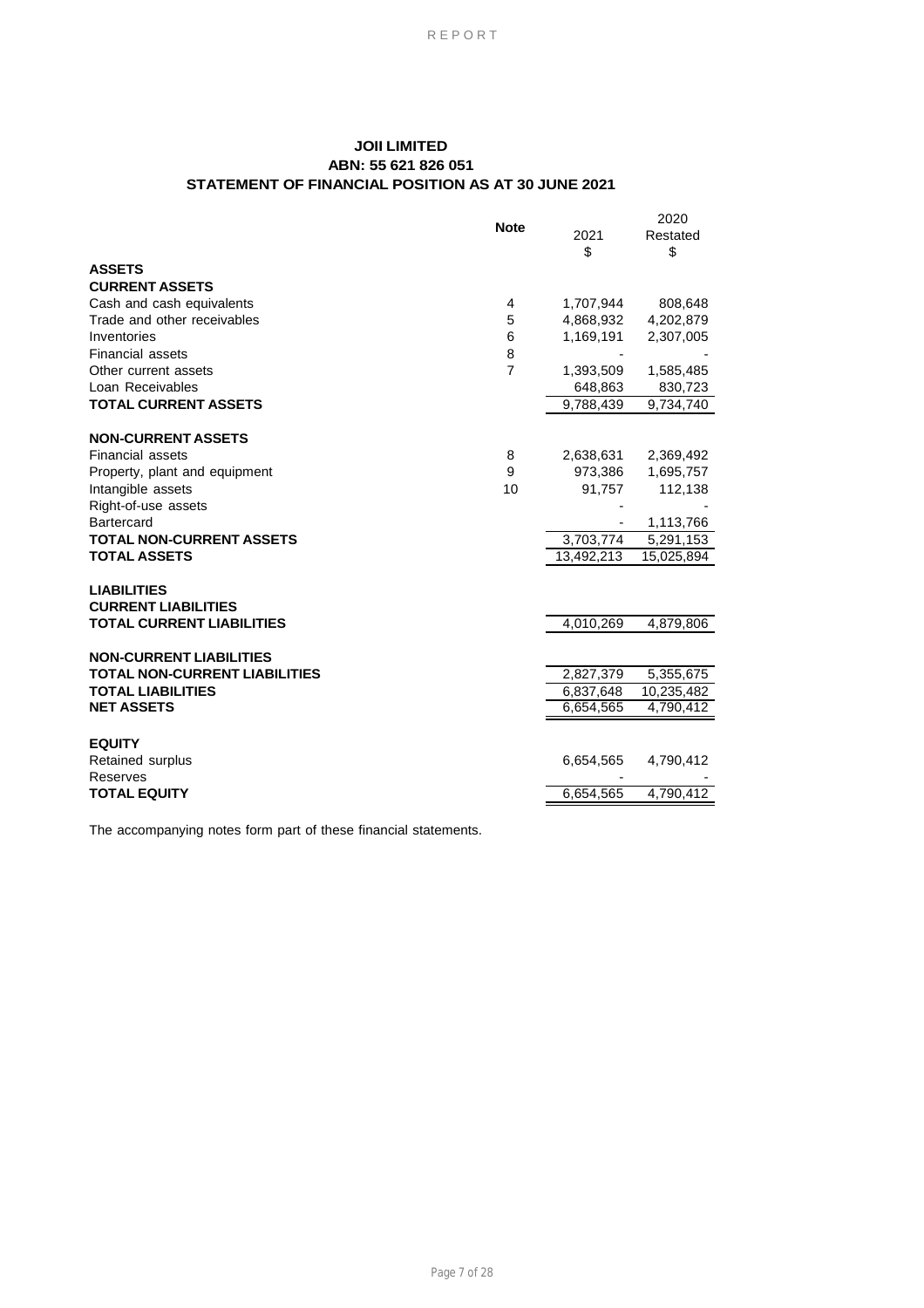## **JOII LIMITED ABN: 55 621 826 051 STATEMENT OF CHANGES IN EQUITY FOR THE YEAR ENDED 30 JUNE 2021**

|                                                                                                                                        | <b>Note</b> | Retained<br>Surplus | Revaluation<br>Surplus | Financial<br>Assets<br>Reserve | Total     |
|----------------------------------------------------------------------------------------------------------------------------------------|-------------|---------------------|------------------------|--------------------------------|-----------|
|                                                                                                                                        |             | \$                  | \$                     | \$                             | \$        |
| Balance at 1 July 2019                                                                                                                 |             | 4,093,201           |                        |                                | 4,093,201 |
| <b>Comprehensive Income</b>                                                                                                            |             |                     |                        |                                |           |
| Surplus for the year attributable to owners of the<br>entity                                                                           |             | 697,211             |                        |                                | 697,211   |
| Other comprehensive income for the year                                                                                                |             |                     |                        |                                |           |
| Total other comprehensive income                                                                                                       |             |                     |                        |                                |           |
| Transfer – gains/(losses) on disposal of equity<br>instruments at fair value through other<br>comprehensive income to retained surplus |             |                     |                        |                                |           |
| Total comprehensive income attributable to                                                                                             |             |                     |                        |                                |           |
| owners of the entity                                                                                                                   |             | 697,211             |                        |                                | 697,211   |
| Balance at 30 June 2020                                                                                                                |             | 4,790,412           |                        |                                | 4,790,412 |
| Balance at 1 July 2020                                                                                                                 |             | 4,790,412           |                        |                                | 4,790,412 |
| <b>Comprehensive Income</b>                                                                                                            |             |                     |                        |                                |           |
| Surplus for the year attributable to owners of the<br>entity<br>Other comprehensive income for the year                                |             | 1,864,153           |                        |                                | 1,864,153 |
| Total other comprehensive income                                                                                                       |             |                     |                        |                                |           |
| Transfer – gains/(losses) on disposal of equity<br>instruments at fair value through other<br>comprehensive income to retained surplus |             |                     |                        |                                |           |
| Total comprehensive income for the year                                                                                                |             | 1,864,153           |                        |                                | 1,864,153 |
| Transfer on sale of asset                                                                                                              |             |                     |                        |                                |           |
| Total transactions with owners and other                                                                                               |             |                     |                        |                                |           |
| transfers                                                                                                                              |             |                     |                        |                                |           |
| Balance at 30 June 2021                                                                                                                |             | 6,654,565           |                        |                                | 6,654,565 |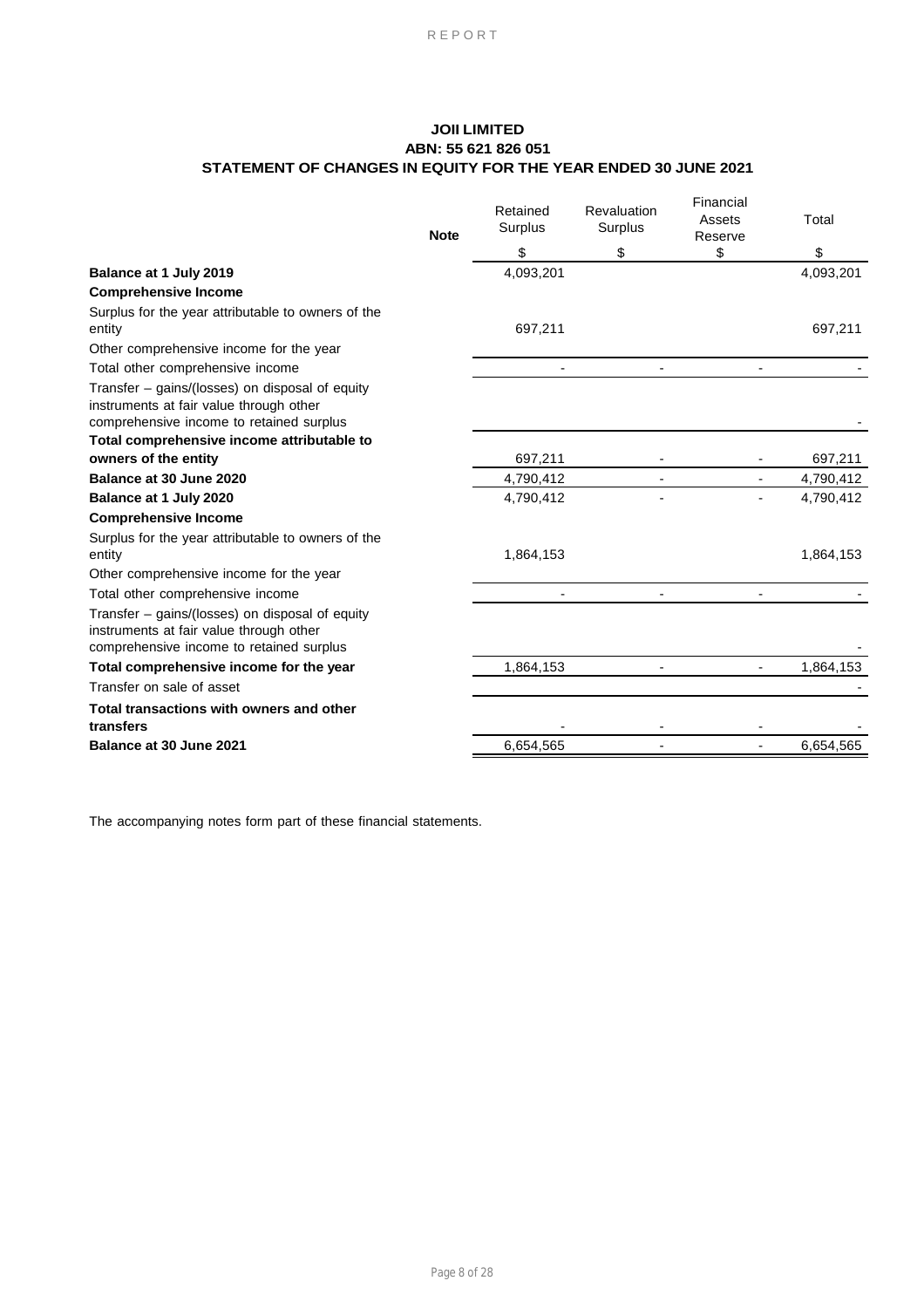## **JOII LIMITED ABN: 55 621 826 051 STATEMENT OF CASH FLOWS FOR THE YEAR ENDED 30 JUNE 2021**

|                                                         | <b>Note</b> | 2021           | 2020         |
|---------------------------------------------------------|-------------|----------------|--------------|
|                                                         |             | S              | \$           |
| <b>CASH FLOWS FROM OPERATING ACTIVITIES</b>             |             |                |              |
| Payments to suppliers and employees                     |             | (35, 754, 740) | (41,050,321) |
| Short-term and low-value lease payments                 |             |                |              |
| Interest received                                       |             | 15,579         | 129,187      |
| Interest paid                                           |             | (80, 116)      | (332, 193)   |
| Receipts of grants, donations and other activities      |             | 39,458,854     | 41,594,348   |
| Net cash generated from operating activities            |             | 3,639,576      | 341,021      |
| <b>CASH FLOWS FROM INVESTING ACTIVITIES</b>             |             |                |              |
| Disposal (acquisition) of investments                   |             |                | 1,858,623    |
| Disposal (acquisition) of Motor Vehicles                |             | 190,404        | 147,203      |
| Disposal (acquisition) of property, plant and equipment |             | 112,384        | (506,524)    |
| Disposal (acquisition) of intangible Assets             |             | 36,960         | (152,415)    |
| Net cash used in investing activities                   |             | 339,749        | 1,346,886    |
| <b>CASH FLOWS FROM FINANCING ACTIVITIES</b>             |             |                |              |
| Proceeds from (repayments to) borrowings                |             | (2,884,636)    | (1,621,737)  |
| Proceeds from (repayments to) motor vehicle loans       |             | (195,394)      | (146,769)    |
| Net cash used in financing activities                   |             | (3,080,030)    | (1,768,506)  |
|                                                         |             |                |              |
| Net increase in cash held                               |             | 899,295        | (80, 599)    |
| Cash on hand at beginning of the financial year         |             | 808,649        | 889,247      |
| Cash on hand at end of the financial year               | 4           | 1,707,944      | 808,648      |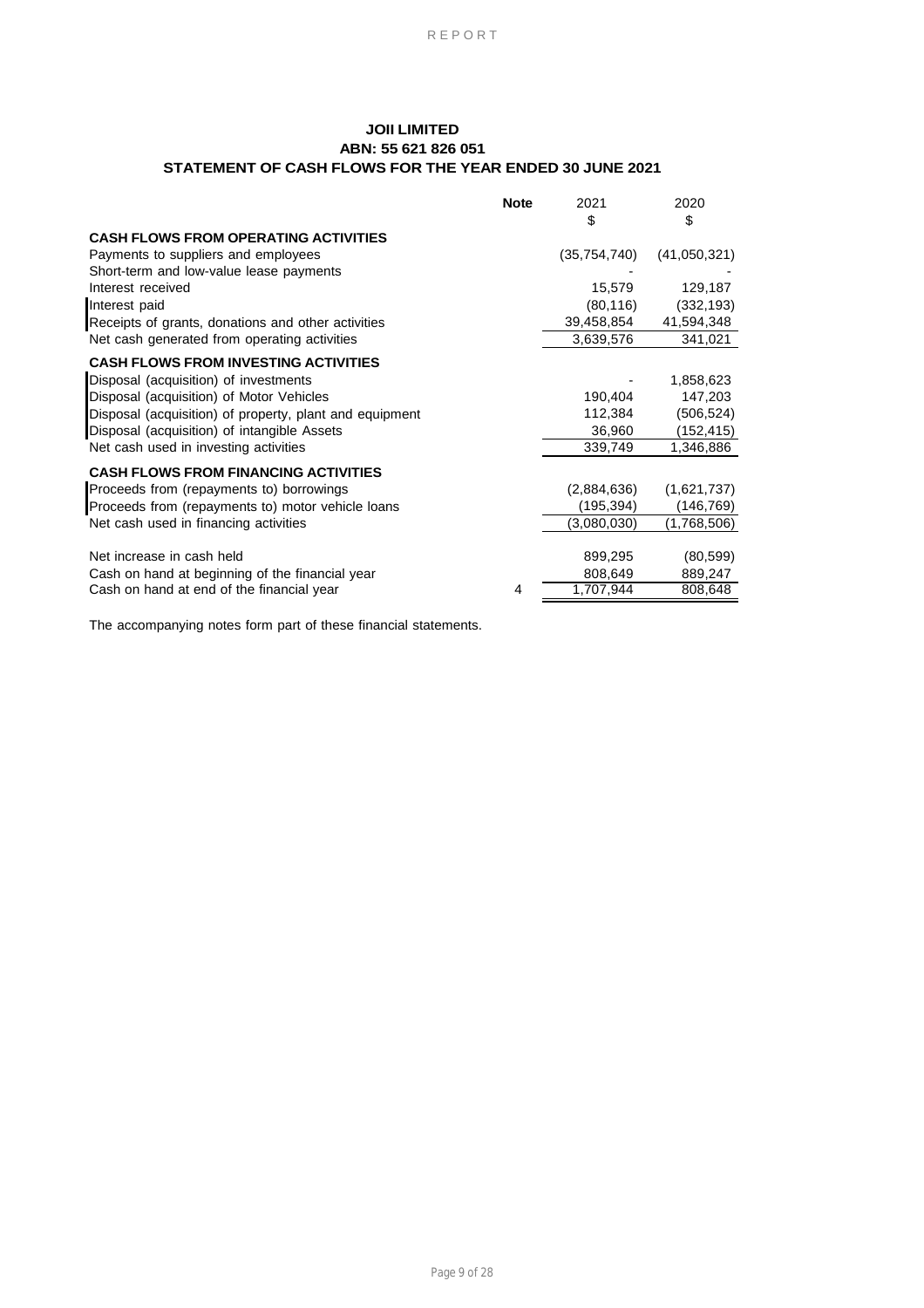### **Note 1 Summary of Significant Accounting Policies**

### **Basis of Preparation**

JOII Limited applies Australian Accounting Standards – Reduced Disclosure Requirements as set out in AASB 1053: Application of Tiers of Australian Accounting Standards.

The financial statements are general purpose financial statements that have been prepared in accordance with Australian Accounting Standards – Reduced Disclosure Requirements of the Australian Accounting Standards Board (AASB) and the Australian Charities and Not-for-profits Commission Act 2012. The entity is a not-for-profit entity for financial reporting purposes under Australian Accounting Standards.

Australian Accounting Standards set out accounting policies that the AASB has concluded would result in financial statements containing relevant and reliable information about transactions, events and conditions. Material accounting policies adopted in the preparation of these financial statements are presented below and have been consistently applied unless otherwise stated.

The financial statements, except for the cash flow information, have been prepared on an accrual basis and are based on historical costs, modified, where applicable, by the measurement at fair value of selected non-current assets, financial assets and financial liabilities. The amounts presented in the financial statements have been rounded to the nearest dollar.

The financial statements were authorised for issue on 25 October 2021 by the directors of the company.

#### **Accounting Policies**

### **(a) Revenue**

#### **Revenue recognition**

#### **Contributed assets**

The entity receives assets from the government and other parties for nil or nominal consideration in order to further its objectives. These assets are recognised in accordance with the recognition requirements of other applicable accounting standards (for example AASB 9, AASB 16, AASB 116 and AASB 138).

On initial recognition of an asset, the Entity recognises related amounts being contributions by owners, lease liability, financial instruments, provisions, revenue or contract liability arising from a contract with a customer.

The Entity recognises income immediately in profit or loss as the difference between initial carrying amount of the asset and the related amounts.

#### **Operating grants, donations and bequests**

When the entity receives operating grant revenue, donations or bequests, it assesses whether the contract is enforceable and has sufficiently specific performance obligations in accordance to AASB 15.

When both these conditions are satisfied, the Entity:

- identifies each performance obligation relating to the grant;
- recognises a contract liability for its obligations under the agreement; and
- recognises revenue as it satisfies its performance obligations.

Where the contract is not enforceable or does not have sufficiently specific performance obligations, the Entity:

- recognises the asset received in accordance with the recognition requirements of other applicable accounting standards
- recognises related amounts (being contributions by owners, lease liability, financial instruments, provisions, revenue or
- recognises income immediately in profit or loss as the difference between the initial carrying amount of the asset and the

If a contract liability is recognised as a related amount above, the Entity recognises income in profit or loss when or as it satisfies its obligations under the contract.

### **Capital grant**

When the Entity receives a capital grant, it recognises a liability for the excess of the initial carrying amount of the financial asset received over any related amounts (being contributions by owners, lease liability, financial instruments, provisions, revenue or contract liability arising from a contract with a customer) recognised under other Australian Accounting Standards.

The Entity recognises income in profit or loss when or as the Entity satisfies its obligations under terms of the grant.

### **Interest income**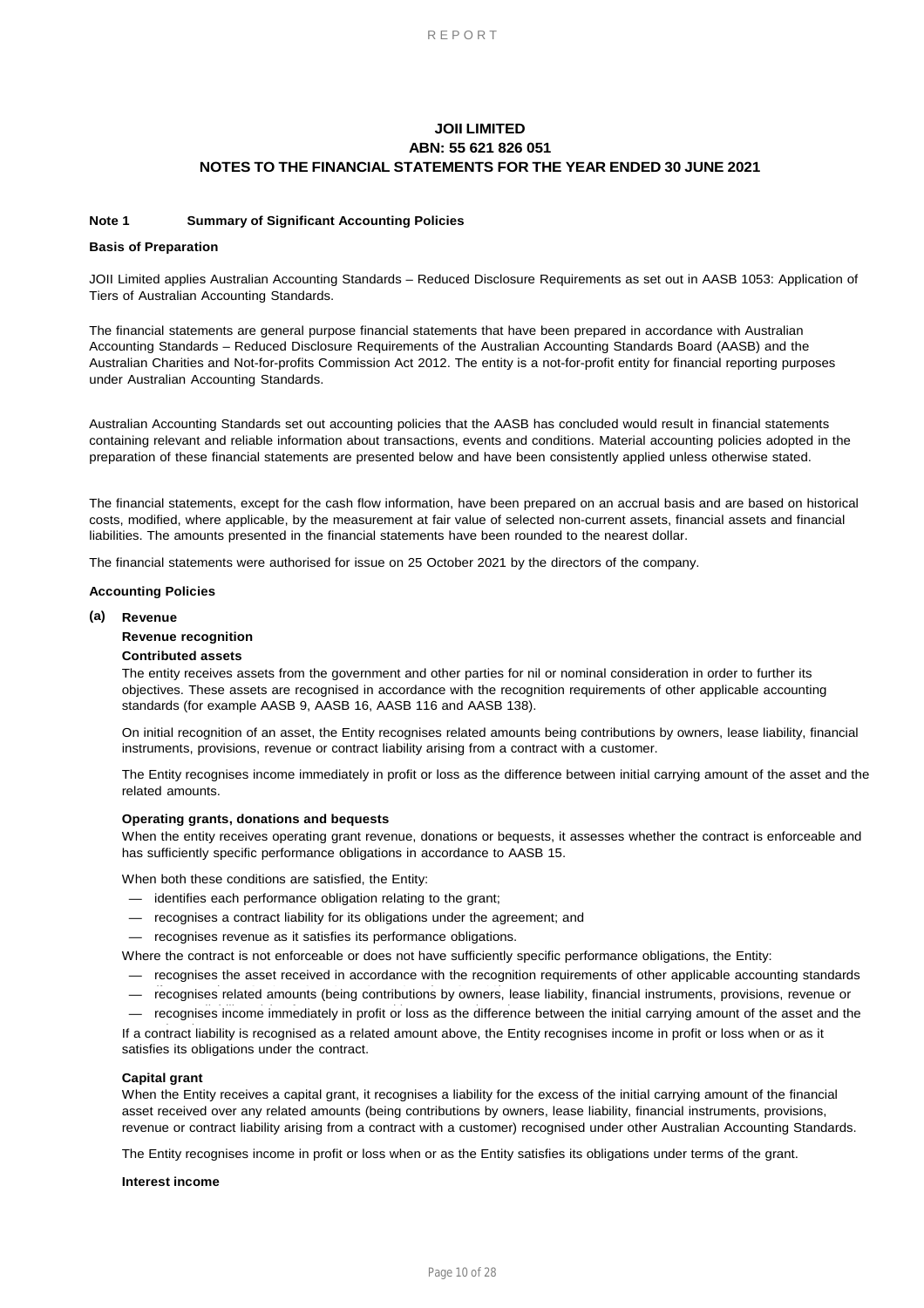Interest income is recognised using the effective interest method.

#### **Dividend income**

The Entity recognises dividends in profit or loss only when the Entity's right to receive payment of the dividend is established. All revenue is stated net of the amount of goods and services tax.

#### **(b) Inventories**

Inventories held for sale are measured at the lower of cost and net realisable value. Inventories held for distribution are measured at cost adjusted, when applicable, for any loss of service potential.

Inventories acquired at no cost, or for nominal consideration, are valued at the current replacement cost as at the date of acquisition.

### **(c) Property, Plant and Equipment**

Each class of property, plant and equipment is carried at cost or fair value as indicated, less, where applicable, accumulated depreciation and any impairment losses.

### **Freehold Property**

Freehold land and buildings are shown at their fair value based on periodic, but at least triennial, valuations by external independent valuers, less subsequent depreciation for buildings.

In periods when the freehold land and buildings are not subject to an independent valuation, the directors conduct directors' valuations to ensure the carrying amount for the land and buildings is not materially different to the fair value.

Increases in the carrying amount arising on revaluation of land and buildings are recognised in other comprehensive income and accumulated in the revaluation surplus in equity. Revaluation decreases that offset previous increases of the same class of assets shall be recognised in other comprehensive income under the heading of revaluation surplus. All other decreases are recognised in profit or loss.

Any accumulated depreciation at the date of the revaluation is eliminated against the gross carrying amount of the asset and the net amount is restated to the revalued amount of the asset.

Freehold land and buildings that have been contributed at no cost, or for nominal cost, are initially recognised and measured at the fair value of the asset at the date it is acquired.

### **Plant and Equipment**

Plant and equipment are measured on the cost basis and are therefore carried at cost less accumulated depreciation and any accumulated impairment losses. In the event the carrying amount of plant and equipment is greater than the estimated recoverable amount, the carrying amount is written down immediately to the estimated recoverable amount and impairment losses are recognised either in profit or loss or as a revaluation decrease if the impairment losses relate to a revalued asset. A formal assessment of recoverable amount is made when impairment indicators are present (refer to Note 1(f) for details of impairment).

Plant and equipment that have been contributed at no cost, or for nominal cost, are valued and recognised at the fair value of the asset at the date it is acquired.

#### **Depreciation**

The depreciable amount of all fixed assets, including buildings and plant and equipment but excluding freehold land, is depreciated on a straight-line basis over the asset's useful life to the entity commencing from the time the asset is held ready for use. Leasehold improvements are depreciated over the shorter of either the unexpired period of the lease or the estimated useful lives of the improvements.

The depreciation rates used for each class of depreciable assets are:

| <b>Class of Fixed Asset</b> | <b>Depreciation Rate</b> |
|-----------------------------|--------------------------|
| <b>Buildings</b>            | $0 - 5%$                 |
| Plant and equipment         | $0 - 100\%$              |

The assets' residual values and useful lives are reviewed, and adjusted if appropriate, at the end of each reporting period.

Gains and losses on disposals are determined by comparing proceeds with the carrying amount. These gains or losses are recognised in profit or loss in the period in which they arise. Gains are not classified as revenue. When revalued assets are sold, amounts included in the revaluation surplus relating to that asset are transferred to retained earnings.

### **(d) Leases**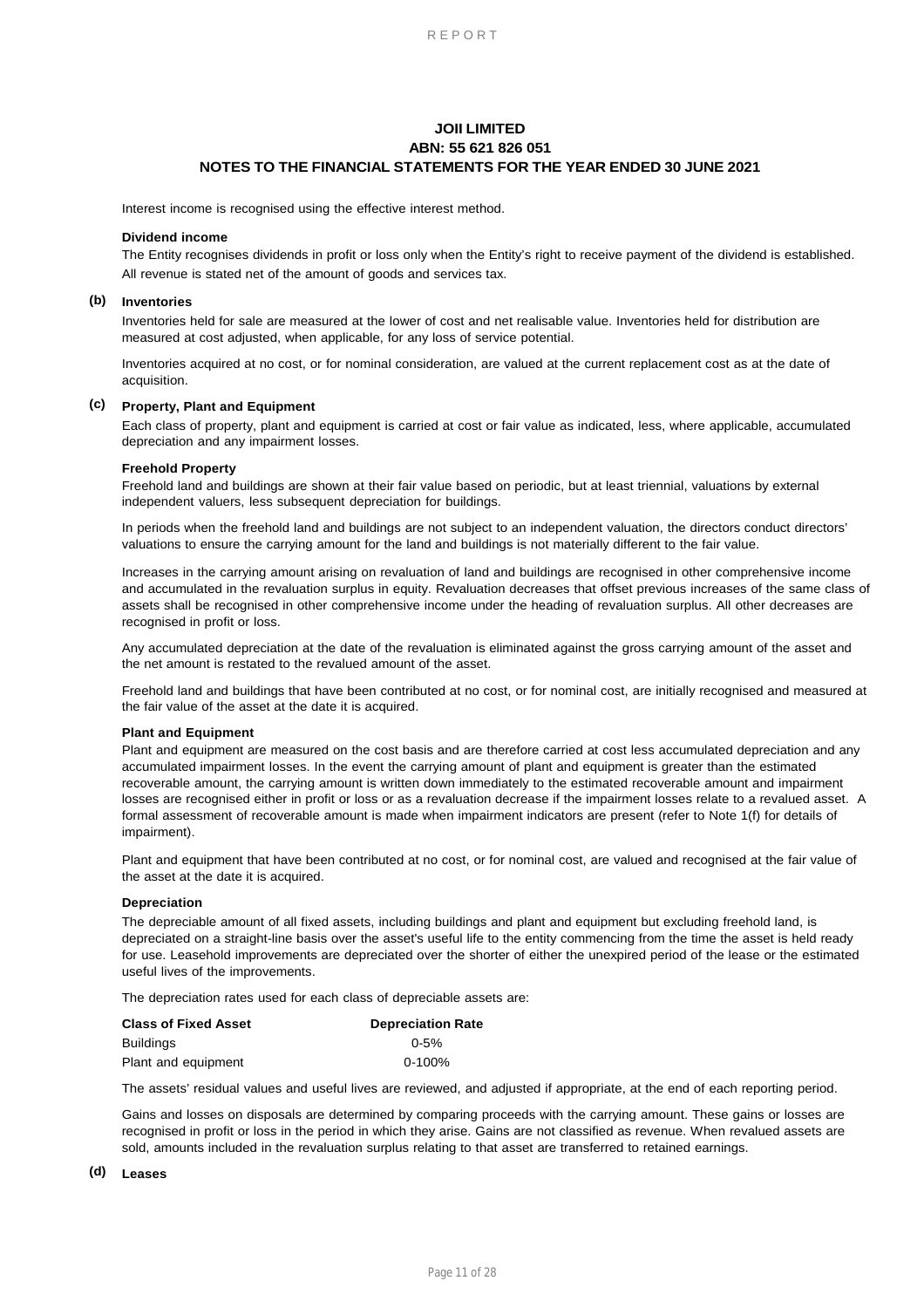### **The Entity as lessee**

At inception of a contract, the Entity assesses if the contract contains or is a lease. If there is a lease present, a right-of-use asset and a corresponding lease liability is recognised by the Entity where the Entity is a lessee. However all contracts that are classified as short-term leases (lease with remaining lease term of 12 months or less) and leases of low value assets are recognised as an operating expense on a straight-line basis over the term of the lease.

Initially the lease liability is measured at the present value of the lease payments still to be paid at commencement date. The lease payments are discounted at the interest rate implicit in the lease. If this rate cannot be readily determined, the Entity uses the incremental borrowing rate.

Lease payments included in the measurement of the lease liability are as follows:

- fixed lease payments less any lease incentives;
- variable lease payments that depend on an index or rate, initially measured using the index or rate at the commencement
- the amount expected to be payable by the lessee under residual value guarantees;
- the exercise price of purchase options, if the lessee is reasonably certain to exercise the options;
- lease payments under extension options if lessee is reasonably certain to exercise the options; and
- payments of penalties for terminating the lease, if the lease term reflects the exercise of an option to terminate the lease

The right-of-use assets comprise the initial measurement of the corresponding lease liability as mentioned above, any lease payments made at or before the commencement date as well as any initial direct costs. The subsequent measurement of the right-of-use assets is at cost less accumulated depreciation and impairment losses.

Right-of-use assets are depreciated over the lease term or useful life of the underlying asset whichever is the shortest. Where a lease transfers ownership of the underlying asset or the cost of the right-of-use asset reflects that the Entity anticipates to exercise a purchase option, the specific asset is depreciated over the useful life of the underlying asset.

#### **Concessionary Leases**

For leases that have significantly below-market terms and conditions principally to enable the Entity to further its objectives (commonly known as peppercorn/concessionary leases), the Entity has adopted the temporary relief under AASB 2018-823 and measures the right of use assets at cost on initial recognition.

### **The Entity as lessor**

The Entity leases some rooms in their building to external parties .

Upon entering into each contract as a lessor, the Entity assesses if the lease is a finance or operating lease.

The contract is classified as a finance lease when the terms of the lease transfer substantially all the risks and rewards of ownership to the lessee. All other leases not within this definition are classified as operating leases.

Rental income received from operating leases is recognised on a straight-line basis over the term of the specific lease.

Initial direct costs incurred in entering into an operating lease (for example legal cost, cost to setup) are included in the carrying amount of the leased asset and recognised as an expense on a straight-line basis over the lease term.

Rental income due under finance leases are recognised as receivables at the amount of the Entity's net investment in the leases.

When a contract is determined to include lease and non-lease components, the Entity applies AASB 15 to allocate the consideration under the contract to each component.

#### **(e) Financial Instruments**

#### *Initial recognition and measurement*

Financial assets and financial liabilities are recognised when the entity becomes a party to the contractual provisions to the instrument. For financial assets, this is the date that the entity commits itself to either the purchase or sale of the asset (i.e. trade date accounting is adopted).

Financial instruments (except for trade receivables) are initially measured at fair value plus transaction costs, except where the instrument is classified as "at fair value through profit or loss", in which case transaction costs are expensed to profit or loss immediately. Where available, quoted prices in an active market are used to determine fair value. In other circumstances, valuation techniques are adopted.

Trade receivables are initially measured at the transaction price if the trade receivables do not contain a significant financing component or if the practical expedient was applied as specified in AASB 15: Revenue from Contracts with Customers.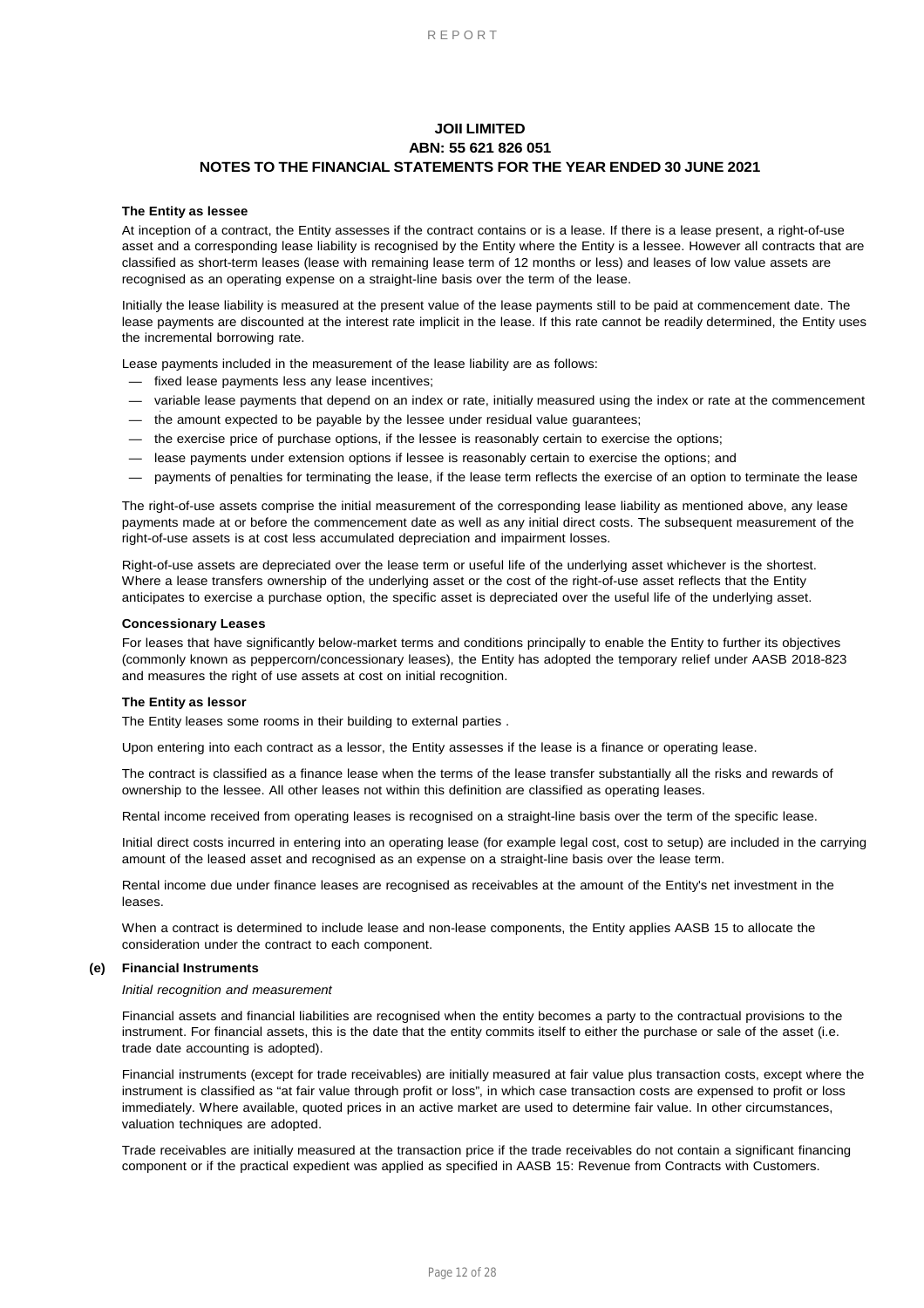### **Classification and subsequent measurement**

### *Financial liabilities*

Financial liabilities are subsequently measured at:

- amortised cost; or
- fair value through profit or loss.

A financial liability is measured at fair value through profit or loss if the financial liability is:

- a contingent consideration of an acquirer in a business combination to which AASB 3: Business Combinations applies;
- held for trading; or
- initially designated as at fair value through profit or loss.

All other financial liabilities are subsequently measured at amortised cost using the effective interest method.

The effective interest method is a method of calculating the amortised cost of a debt instrument and of allocating interest expense over in profit or loss over the relevant period.

The effective interest rate is the internal rate of return of the financial asset or liability. That is, it is the rate that exactly discounts the estimated future cash flows through the expected life of the instrument to the net carrying amount at initial recognition.

A financial liability is held for trading if it is:

- incurred for the purpose of repurchasing or repaying in the near term;
- part of a portfolio where there is an actual pattern of short-term profit-taking; or
- a derivative financial instrument (except for a derivative that is in a financial guarantee contract or a derivative that is in effective hedging relationships).

Any gains or losses arising on changes in fair value are recognised in profit or loss to the extent that they are not part of a designated hedging relationship.

The change in fair value of the financial liability attributable to changes in the issuer's credit risk is taken to other comprehensive income and is not subsequently reclassified to profit or loss. Instead, it is transferred to retained earnings upon derecognition of the financial liability.

A financial liability cannot be reclassified.

### *Financial assets*

Financial assets are subsequently measured at:

- amortised cost;
- fair value through other comprehensive income; or
- fair value through profit or loss.

Measurement is on the basis of two primary criteria:

- the contractual cash flow characteristics of the financial asset; and
- the business model for managing the financial assets.

A financial asset that meets the following conditions is subsequently measured at amortised cost:

- the financial asset is managed solely to collect contractual cash flows; and
- the contractual terms within the financial asset give rise to cash flows that are solely payments of principal and interest on the principal amount outstanding on specified dates.

A financial asset that meets the following conditions is subsequently measured fair value through other comprehensive income:

- the contractual terms within the financial asset give rise to cash flows that are solely payments of principal and interest on the principal amount outstanding on specified dates; and
- the business model for managing the financial asset comprises both contractual cash flows collection and the selling of the financial asset.

By default, all other financial assets that do not meet the measurement conditions of amortised cost and fair value through other comprehensive income are subsequently measured at fair value through profit or loss.

The entity initially designates a financial instrument as measured at fair value through profit or loss if:

— it eliminates or significantly reduces a measurement or recognition inconsistency (often referred to as an "accounting mismatch") that would otherwise arise from measuring assets or liabilities or recognising the gains and losses on them on different bases;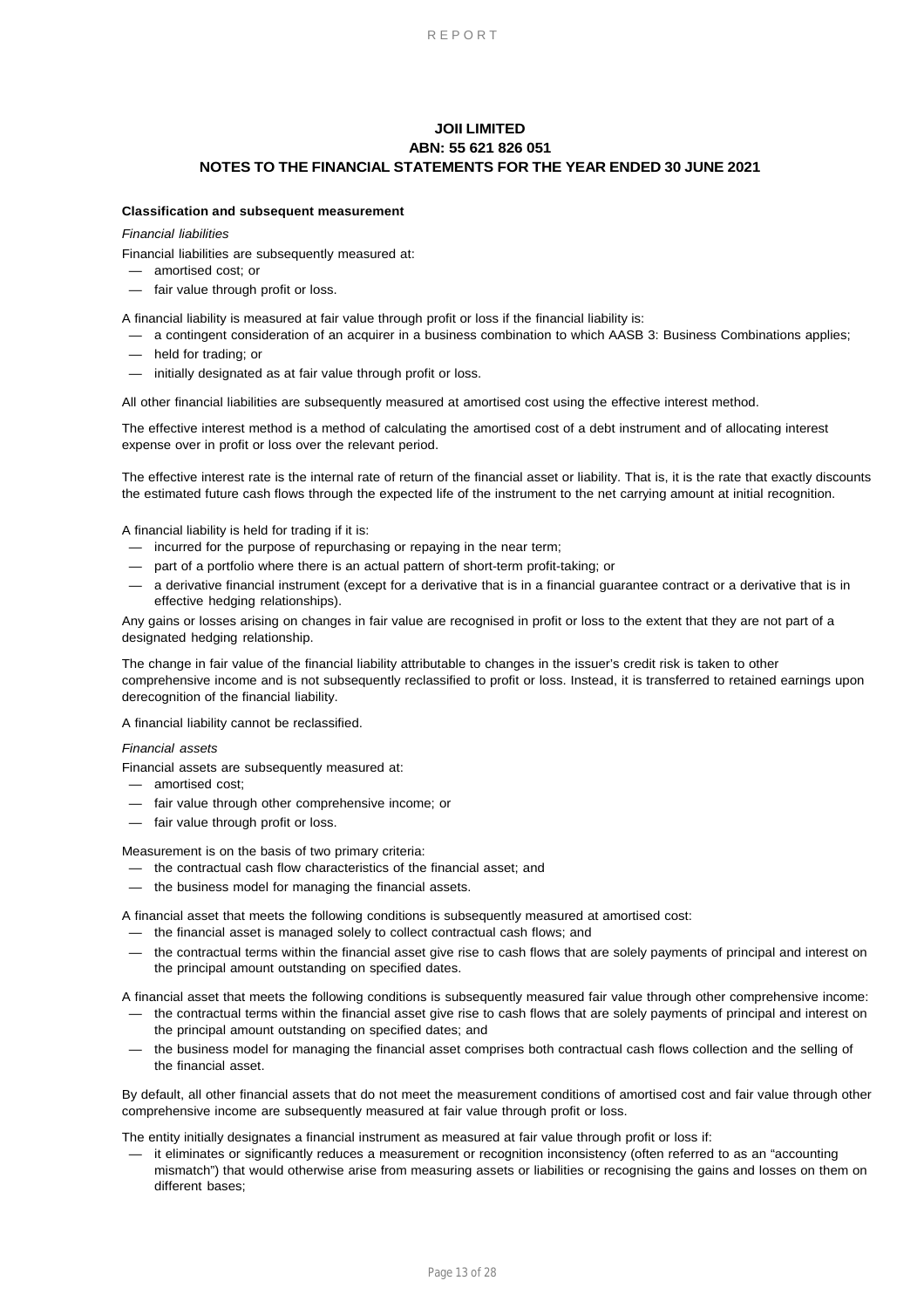- it is in accordance with the documented risk management or investment strategy and information about the groupings is documented appropriately, so the performance of the financial liability that is part of a group of financial liabilities or financial assets can be managed and evaluated consistently on a fair value basis; and
- it is a hybrid contract that contains an embedded derivative that significantly modifies the cash flows otherwise required by the contract.

The initial designation of financial instruments to measure at fair value through profit or loss is a one-time option on initial classification and is irrevocable until the financial asset is derecognised.

#### *Equity instruments*

At initial recognition, as long as the equity instrument is not held for trading or is not a contingent consideration recognised by an acquirer in a business combination to which AASB 3 applies, the entity made an irrevocable election to measure any subsequent changes in fair value of the equity instruments in other comprehensive income, while the dividend revenue received on underlying equity instruments investment will still be recognised in profit or loss.

Regular way purchases and sales of financial assets are recognised and derecognised at settlement date in accordance with the company's accounting policy.

### **Derecognition**

Derecognition refers to the removal of a previously recognised financial asset or financial liability from the statement of financial position.

#### *Derecognition of financial liabilities*

A liability is derecognised when it is extinguished (i.e. when the obligation in the contract is discharged, cancelled or expires). An exchange of an existing financial liability for a new one with substantially modified terms, or a substantial modification to the terms of a financial liability, is treated as an extinguishment of the existing liability and recognition of a new financial liability.

The difference between the carrying amount of the financial liability derecognised and the consideration paid and payable, including any non-cash assets transferred or liabilities assumed, is recognised in profit or loss.

#### *Derecognition of financial assets*

A financial asset is derecognised when the holder's contractual rights to its cash flows expires, or the asset is transferred in such a way that all the risks and rewards of ownership are substantially transferred.

All the following criteria need to be satisfied for the derecognition of a financial asset:

- the right to receive cash flows from the asset has expired or been transferred;
- all risk and rewards of ownership of the asset have been substantially transferred; and
- the entity no longer controls the asset (i.e. has no practical ability to make unilateral decision to sell the asset to a third party).

On derecognition of a financial asset measured at amortised cost, the difference between the asset's carrying amount and the sum of the consideration received and receivable is recognised in profit or loss.

On derecognition of a debt instrument classified as fair value through other comprehensive income, the cumulative gain or loss previously accumulated in the investment revaluation reserve is reclassified to profit or loss.

On derecognition of an investment in equity which the entity elected to classify under fair value through other comprehensive income, the cumulative gain or loss previously accumulated in the investments revaluation reserve is not reclassified to profit or loss, but is transferred to retained earnings.

The entity recognised a loss allowance for expected credit losses on:

- financial assets that are measured at amortised cost or fair value through other comprehensive income;
- lease receivables;
- contract assets (e.g. amount due from customers under construction contracts);
- loan commitments that are not measured at fair value through profit or loss; and
- financial guarantee contracts that are not measured at fair value through profit or loss.

Loss allowance is not recognised for:

- financial assets measured at fair value through profit or loss; or
- equity instruments measured at fair value through other comprehensive income.

Expected credit losses are the probability-weighted estimate of credit losses over the expected life of a financial instrument. A credit loss is the difference between all contractual cash flows that are due and all cash flows expected to be received, all discounted at the original effective interest rate of the financial instrument.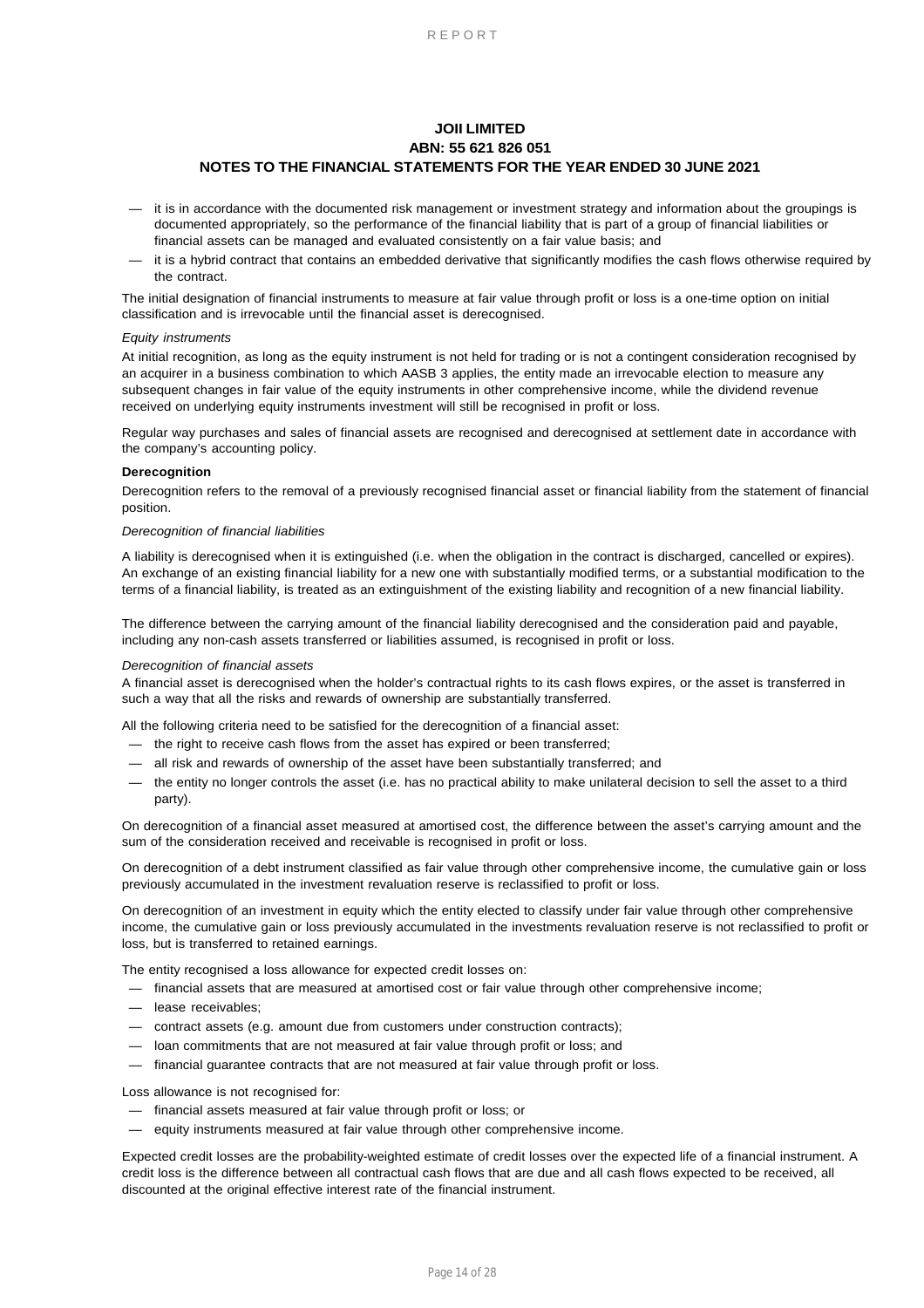The entity recognised a loss allowance for expected credit losses on:

- the general approach;
- the simplified approach;
- the purchased or originated credit-impaired approach; and
- low credit risk operational simplification.

### *General approach*

Under the general approach, at each reporting period, the entity assesses whether the financial instruments are credit-impaired, and:

- if the credit risk of the financial instrument has increased significantly since initial recognition, the entity measures the loss allowance of the financial instruments at an amount equal to the lifetime expected credit losses; and
- if there is no significant increase in credit risk since initial recognition, the entity measures the loss allowance for that financial instrument at an amount equal to 12-month expected credit losses.

### *Simplified approach*

The simplified approach does not require tracking of changes in credit risk at every reporting period, but instead requires the recognition of lifetime expected credit loss at all times.

This approach is applicable to:

- trade receivables; and
- lease receivables.

In measuring the expected credit loss, a provision matrix for trade receivables was used taking into consideration various data to get to an expected credit loss (i.e. diversity of its customer base, appropriate groupings of its historical loss experience, etc.).

### *Purchased or originated credit-impaired approach*

For financial assets that are considered to be credit-impaired (not on acquisition or originations), the entity measured any change in its lifetime expected credit loss as the difference between the asset's gross carrying amount and the present value of estimated future cash flows discounted at the financial asset's original effective interest rate. Any adjustment is recognised in profit or loss as an impairment gain or loss.

Evidence of credit impairment includes:

- significant financial difficulty of the issuer or borrower;
- a breach of contract (e.g. default or past due event);
- a lender has granted to the borrower a concession, due to the borrower's financial difficulty, that the lender would not otherwise consider;
- the likelihood that the borrower will enter bankruptcy or other financial reorganisation; and
- the disappearance of an active market for the financial asset because of financial difficulties.

### *Low credit risk operational simplification approach*

If a financial asset is determined to have low credit risk at the initial reporting date, the entity assumed that the credit risk has not increased significantly since initial recognition and, accordingly, can continue to recognise a loss allowance of 12-month expected credit loss.

In order to make such a determination that the financial asset has low credit risk, the entity applied its internal credit risk ratings or other methodologies using a globally comparable definition of low credit risk.

A financial asset is considered to have low credit risk if:

- there is a low risk of default by the borrower;
- the borrower has a strong capacity to meet its contractual cash flow obligations in the near term; and
- adverse changes in economic and business conditions in the longer term, may, but not necessarily, reduce the ability of the borrower to fulfil its contractual cash flow obligations.

A financial asset is not considered to carry low credit risk merely due to existence of collateral, or because a borrower has a lower risk of default than the risk inherent in the financial assets, or relative to the credit risk of the jurisdiction in which it operates.

### **Recognition of expected credit losses in financial statements**

At each reporting date, the entity recognises the movement in the loss allowance as an impairment gain or loss in the statement of profit and loss and other comprehensive income.

The carrying amount of financial assets measured at amortised cost includes the loss allowance relating to that asset.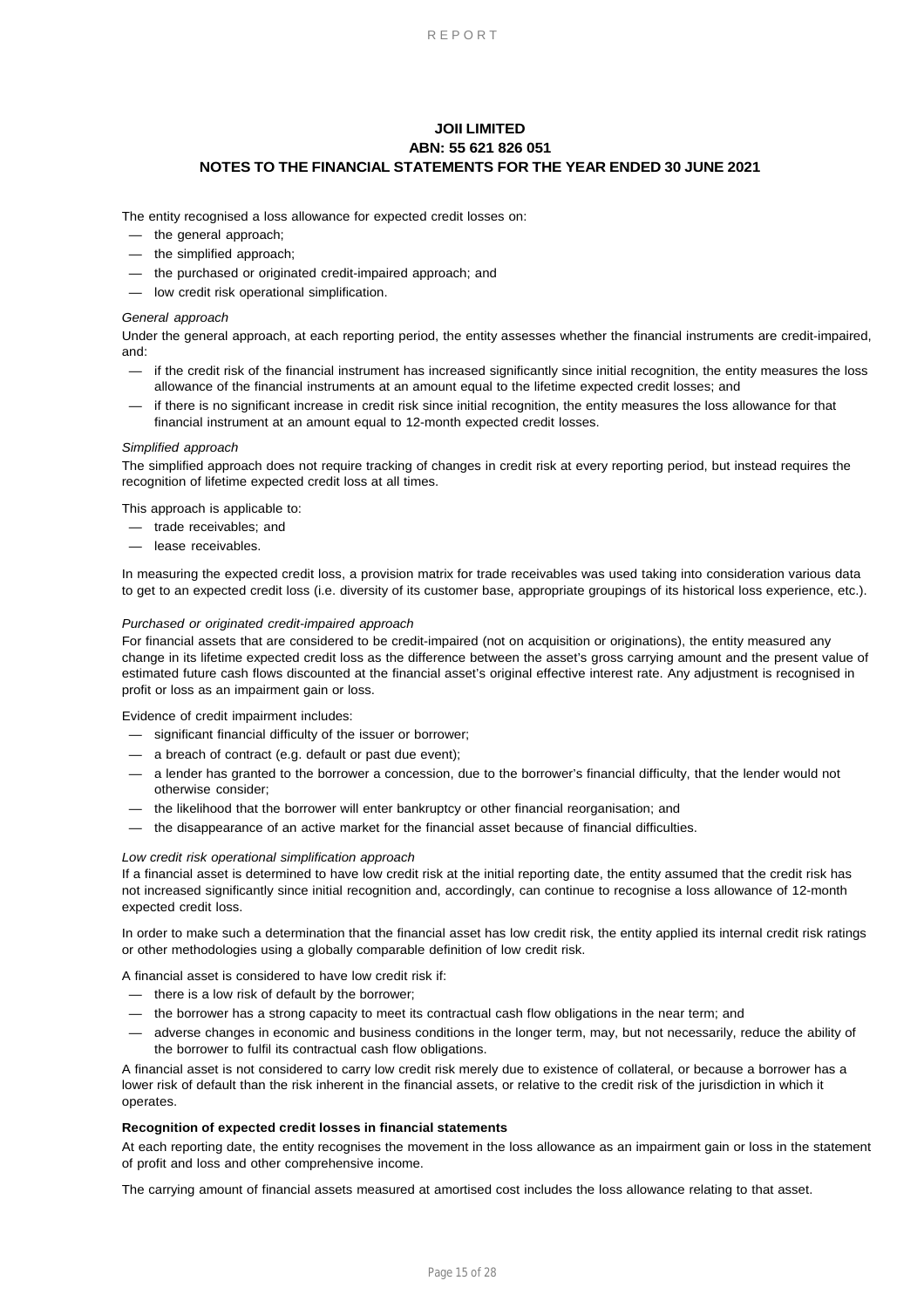Assets measured at fair value through other comprehensive income are recognised at fair value with changes in fair value recognised in other comprehensive income. The amount in relation to change in credit risk is transferred from other comprehensive income to profit or loss at every reporting period.

For financial assets that are unrecognised (e.g. loan commitments yet to be drawn, financial guarantees), a provision for loss allowance is created in the statement of financial position to recognise the loss allowance.

#### **(f) Impairment of Assets**

At the end of each reporting period, the entity reviews the carrying amounts of its tangible and intangible assets to determine whether there is any indication that those assets have been impaired. If such an indication exists, the recoverable amount of the asset, being the higher of the asset's fair value less costs of disposal and value in use, is compared to the asset's carrying amount. Any excess of the asset's carrying amount over its recoverable amount is recognised in profit or loss.

Where the assets are not held primarily for their ability to generate net cash inflows – that is, they are specialised assets held for continuing use of their service capacity – the recoverable amounts are expected to be materially the same as fair value.

Where it is not possible to estimate the recoverable amount of an individual asset, the entity estimates the recoverable amount of the cash-generating unit to which the asset belongs.

Where an impairment loss on a revalued individual asset is identified, this is recognised against the revaluation surplus in respect of the same class of asset to the extent that the impairment loss does not exceed the amount in the revaluation surplus for that class of asset.

### **(g) Employee Benefits**

#### **Short-term employee benefits**

Provision is made for the company's obligation for short-term employee benefits. Short-term employee benefits are benefits (other than termination benefits) that are expected to be settled wholly within 12 months after the end of the annual reporting period in which the employees render the related service, including wages, salaries and sick leave. Short-term employee benefits are measured at the (undiscounted) amounts expected to be paid when the obligation is settled.

The company's obligations for short-term employee benefits such as wages, salaries and sick leave are recognised as part of current trade and other payables in the statement of financial position.

#### **Other long-term employee benefits**

The entity classifies employees' long service leave and annual leave entitlements as other long-term employee benefits as they are not expected to be settled wholly within 12 months after the end of the annual reporting period in which the employees render the related service. Provision is made for the company's obligation for other long-term employee benefits, which are measured at the present value of the expected future payments to be made to employees. Expected future payments incorporate anticipated future wage and salary levels, durations of service and employee departures, and are discounted at rates determined by reference to market yields at the end of the reporting period on high quality corporate bonds that have maturity dates that approximate the terms of the obligations. Upon the remeasurement of obligations for other long-term employee benefits, the net change in the obligation is recognised in profit or loss classified under employee benefits expense.

The company's obligations for long-term employee benefits are presented as non-current liabilities in its statement of financial position, except where the entity does not have an unconditional right to defer settlement for at least 12 months after the end of the reporting period, in which case the obligations are presented as current liabilities.

#### **Retirement benefit obligations**

### *Defined contribution superannuation benefits*

All employees of the entity receive defined contribution superannuation entitlements, for which the entity pays the fixed superannuation guarantee contribution (currently 9.5% of the employee's average ordinary salary) to the employee's superannuation fund of choice. All contributions in respect of employees' defined contribution entitlements are recognised as an expense when they become payable. The company's obligation with respect to employees' defined contribution entitlements is limited to its obligation for any unpaid superannuation guarantee contributions at the end of the reporting period. All obligations for unpaid superannuation guarantee contributions are measured at the (undiscounted) amounts expected to be paid when the obligation is settled and are presented as current liabilities in the company's statement of financial position.

### **(h) Cash and Cash Equivalents**

Cash and cash equivalents include cash on hand, deposits held at-call with banks, other short-term highly liquid investments with original maturities of three months or less, and bank overdrafts. Bank overdrafts are shown within short-term borrowings in current liabilities on the statement of financial position.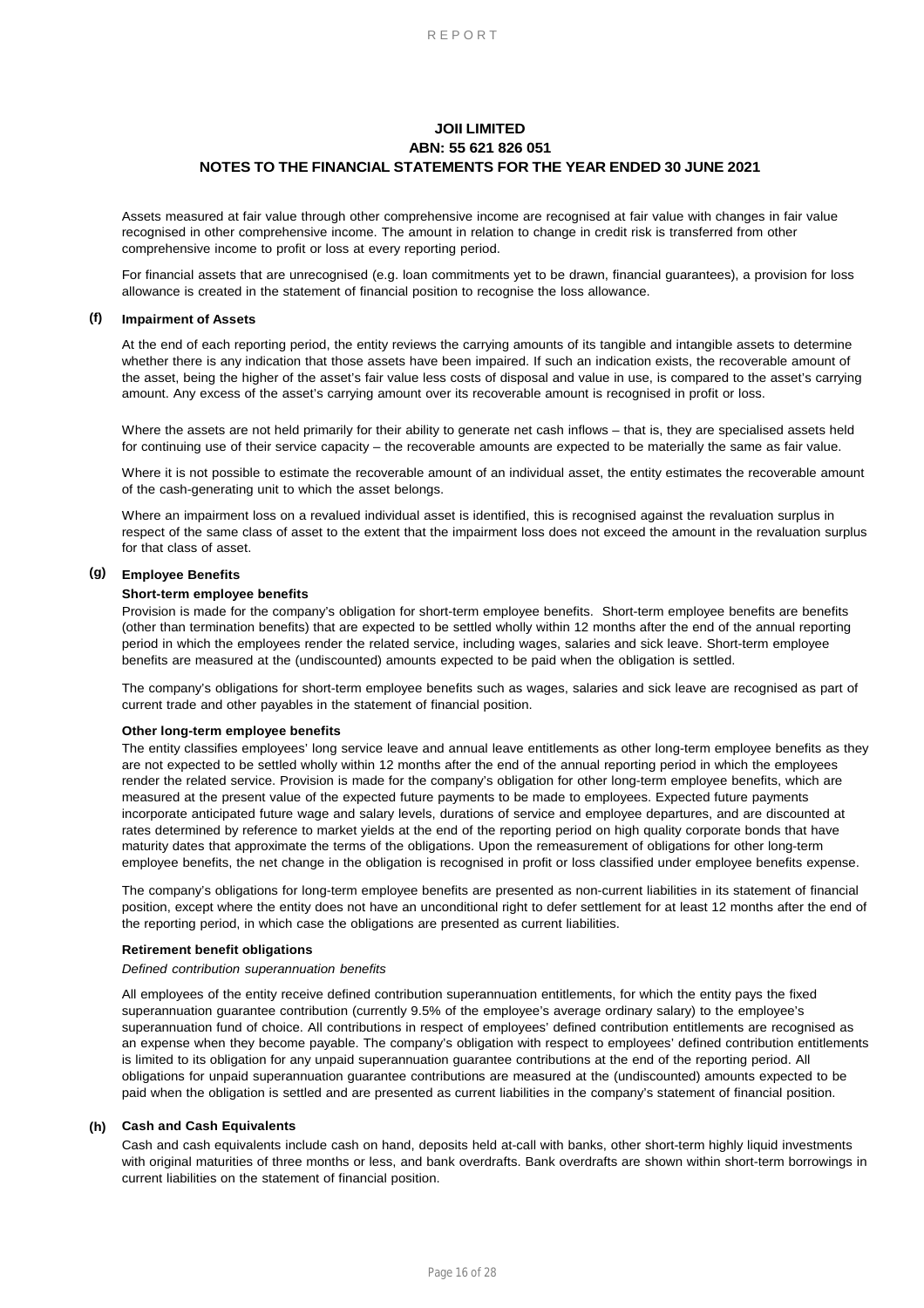#### **(i) Trade and Other Debtors**

Trade and other debtors include amounts due from members as well as amounts receivable from customers for goods sold.

Receivables expected to be collected within 12 months of the end of the reporting period are classified as current assets. All other receivables are classified as non-current assets.

Accounts receivable are initially recognised at fair value and subsequently measured at amortised cost using the effective interest method, less any provision for impairment. Refer to Note 1(e) for further discussion on the determination of impairment losses.

#### **(j) Goods and Services Tax (GST)**

Revenues, expenses and assets are recognised net of the amount of GST, except where the amount of GST incurred is not recoverable from the Australian Taxation Office (ATO).

Receivables and payables are stated inclusive of the amount of GST receivable or payable. The net amount of GST recoverable from, or payable to, the ATO is included with other receivables or payables in the statement of financial position.

Cash flows are presented on a gross basis. The GST components of cash flows arising from investing or financing activities which are recoverable from, or payable to, the ATO are presented as operating cash flows included in receipts from customers or payments to suppliers.

#### **(k) Income Tax**

No provision for income tax has been raised as the entity is exempt from income tax under Div 50 of the *Income Tax Assessment Act 1997* .

### **(l) Intangible Assets**

### **Software**

Software is initially recognised at cost. Where software is acquired at no cost, or for a nominal cost, the cost is its fair value as at the date of acquisition. It has a finite life and is carried at cost less any accumulated amortisation and impairment losses. Software has an estimated useful life of between [insert number] and [insert number] years. It is assessed annually for impairment.

#### **(m) Provisions**

Provisions are recognised when the entity has a legal or constructive obligation, as a result of past events, for which it is probable that an outflow of economic benefits will result and that outflow can be reliably measured. Provisions recognised represent the best estimate of the amounts required to settle the obligation at the end of reporting period.

### **(n) Comparative Figures**

When required by Accounting Standards comparative figures have been adjusted to conform to changes in presentation for the current financial year.

### **(o) Critical Accounting Estimates and Judgements**

The directors evaluate estimates and judgements incorporated into the financial statements based on historical knowledge and best available current information. Estimates assume a reasonable expectation of future events and are based on current trends and economic data, obtained both externally and within the company.

### **Key estimates**

#### *(i) Valuation of freehold land and buildings*

The freehold land and buildings were independently valued at 30 June 2020 by [insert company]. The valuation was based on the fair value less cost to sell. The critical assumptions adopted in determining the valuation included the location of the land and buildings, the current strong demand for land and buildings in the area and recent sales data for similar properties. The valuation resulted in a revaluation increment of \$[insert amount] being recognised for the year ended 30 June 2020.

At 30 June 2021 the directors have performed a directors' valuation on the freehold land and buildings. The directors have reviewed the key assumptions adopted by the valuers in 2020 and do not believe there has been a significant change in the assumptions at 30 June 2021. They directors therefore believe the carrying amount of the land correctly reflects the fair value less costs to sell at 30 June 2021.

#### *(ii) Useful lives of property, plant and equipment*

As described in Note 1, the Entity reviews the estimated useful lives of property, plant and equipment at the end of each annual reporting period.

### **Key judgements**

*(i) Performance obligations under AASB 15*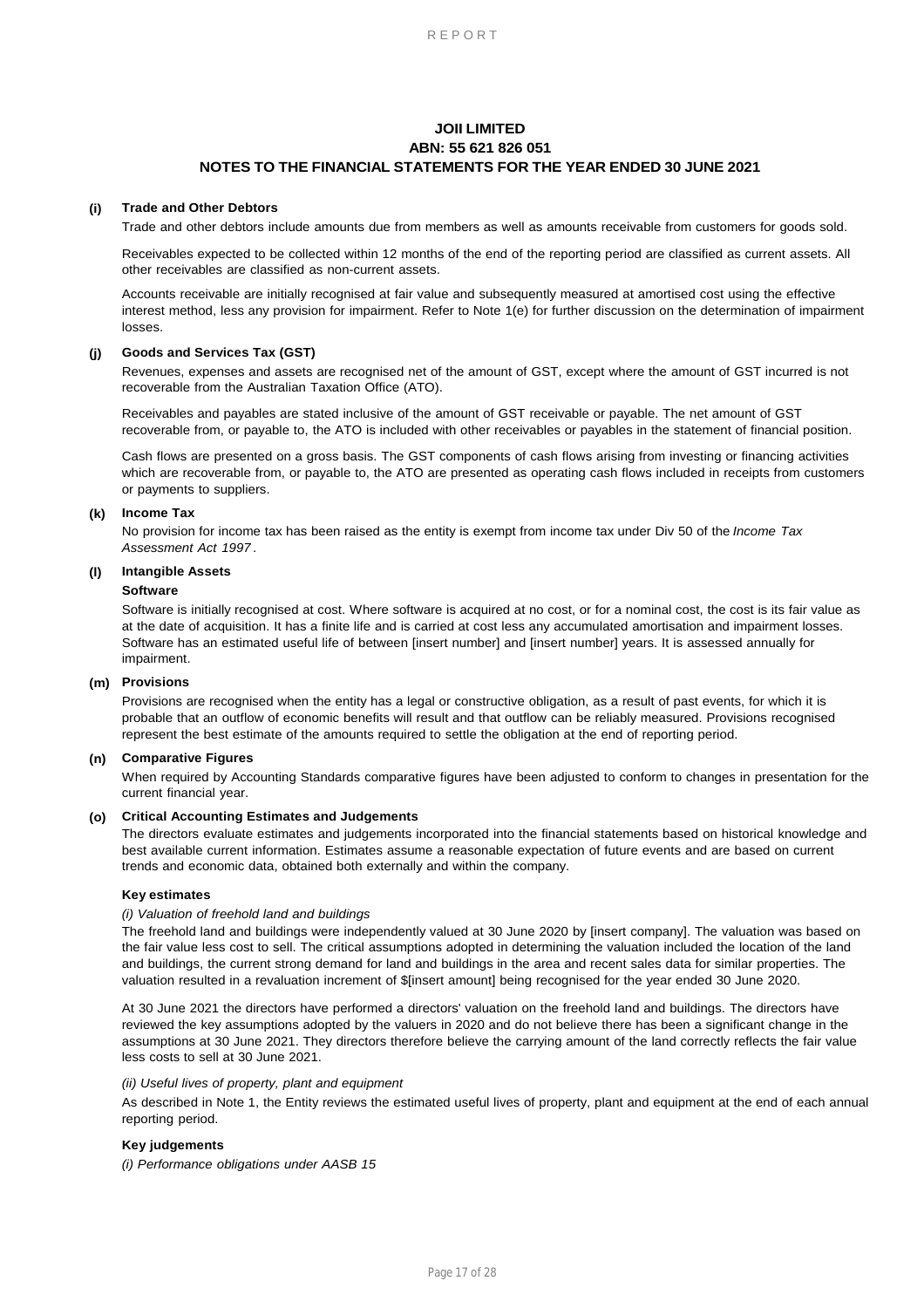To identify a performance obligation under AASB 15, the promise must be sufficiently specific to be able to determine when the obligation is satisfied. Management exercises judgement to determine whether the promise is sufficiently specific by taking into account any conditions specified in the arrangement, explicit or implicit, regarding the promised goods or services. In making this assessment, management includes the nature/ type, cost/ value, quantity and the period of transfer related to the goods or services promised.

### *(ii) Lease term and Option to Extend under AASB 16*

The lease term is defined as the non-cancellable period of a lease together with both periods covered by an option to extend the lease if the lessee is reasonably certain to exercise that option; and also periods covered by an option to terminate the lease if the lessee is reasonably certain not to exercise that option. The options that are reasonably going to be exercised is a key management judgement that the entity will make. The entity determines the likeliness to exercise the options on a lease-bylease basis looking at various factors such as which assets are strategic and which are key to future strategy of the entity.

### *(iii) Employee benefits*

For the purpose of measurement, AASB 119: *Employee Benefits* defines obligations for short-term employee benefits as obligations expected to be settled wholly before 12 months after the end of the annual reporting period in which the employees render the related service. As the entity expects that most employees will not use all of their annual leave entitlements in the same year in which they are earned or during the 12-month period that follows (despite an informal internal policy that requires annual leave to be used within 18 months), the directors believe that obligations for annual leave entitlements satisfy the definition of other long-term employee benefits and, therefore, are required to be measured at the present value of the expected future payments to be made to employees.

### **(p) Economic Dependence**

The Entity is dependent on the [insert details] for the majority of its revenue used to operate the business. At the date of this report the Board of Directors has no reason to believe the [insert details] will not continue to support the Entity.

### **(q) Fair Value of Assets and Liabilities**

The entity measures some of its assets and liabilities at fair value on either a recurring or non-recurring basis, depending on the requirements of the applicable Accounting Standard.

"Fair value" is the price the entity would receive to sell an asset or would have to pay to transfer a liability in an orderly (i.e. unforced) transaction between independent, knowledgeable and willing market participants at the measurement date.

As fair value is a market-based measure, the closest equivalent observable market pricing information is used to determine fair value. Adjustments to market values may be made having regard to the characteristics of the specific asset or liability. The fair values of assets and liabilities that are not traded in an active market are determined using one or more valuation techniques. These valuation techniques maximise, to the extent possible, the use of observable market data.

To the extent possible, market information is extracted from the principal market for the asset or liability (i.e. the market with the greatest volume and level of activity for the asset or liability). In the absence of such a market, market information is extracted from the most advantageous market available to the entity at the end of the reporting period (i.e. the market that maximises the receipts from the sale of the asset or minimises the payments made to transfer the liability, after taking into account transaction costs and transport costs).

For non-financial assets, the fair value measurement also takes into account a market participant's ability to use the asset in its highest and best use or to sell it to another market participant that would use the asset in its highest and best use.

The fair value of liabilities and the entity's own equity instruments (if any) may be valued, where there is no observable market price in relation to the transfer of such financial instrument, by reference to observable market information where such instruments are held as assets. Where this information is not available, other valuation techniques are adopted and where significant, are detailed in the respective note to the financial statements.

### (r) New and Amended Accounting Standards Adopted by the Entity  $\qquad \qquad \_$

#### **Concessions**

AASB 2020-4: *Amendments to Australian Accounting Standards – Covid-19- Related Rent Concessions* amends AASB 16: *Leases* by providing a practical expedient that permits lessees to assess whether rent concessions that occur as a direct consequence of the COVID-19 pandemic and, if certain conditions are met, account for those rent concessions as if they were not lease modifications.

### **Initial adoption of AASB 2018-6 Amendments to Australian Accounting Standards – Definition of a Business**

AASB 2018-6: *Amendments to Australian Accounting Standards – Definition of a Business* amends and narrows the definition of a business specified in AASB 3 Business Combinations, simplifying the determination of whether a transaction should be accounted for as a business combination or an asset acquisition. Entities may also perform a calculation and elect to treat certain acquisitions as acquisitions of assets.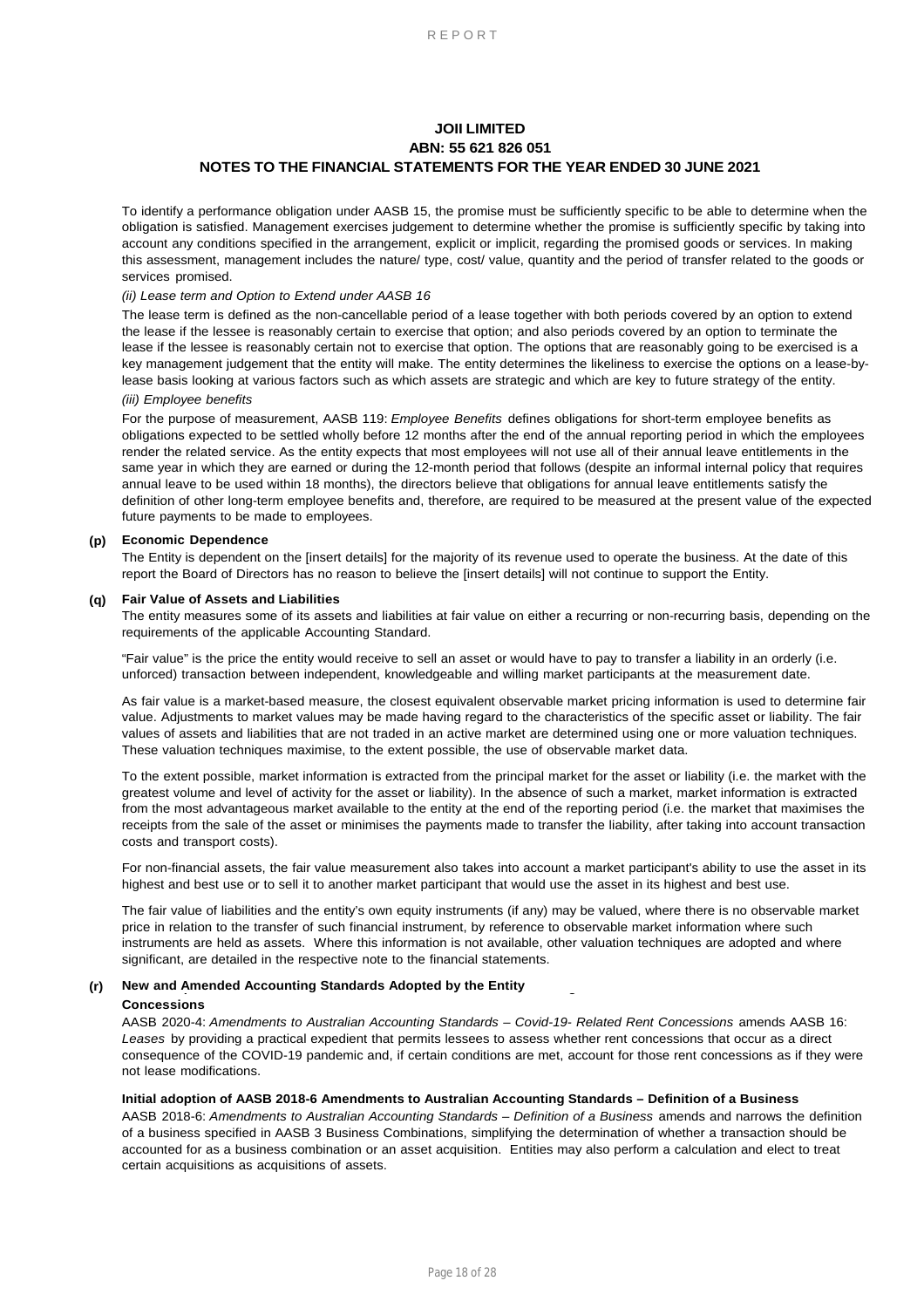The adoption of these standards did not have any impact on the amounts recognised in prior periods and are not expected to significantly affect the current or future periods.

#### **Revenue and Other Income Note 2**

|                                                    | 2021       | 2020         |
|----------------------------------------------------|------------|--------------|
| Revenue                                            | \$         | \$           |
| Revenue from delivery of services                  |            |              |
| State/federal government grants - operating        | 50,000     |              |
| Other government grants                            |            |              |
| Other organisations                                |            |              |
| Other revenue                                      |            |              |
| Service revenue                                    | 27,273,705 | 24, 111, 112 |
| Construction revenue                               | 19,207,228 | 21,190,209   |
| Donations received                                 | 65,087     |              |
| Cleaning revenue                                   |            |              |
| Land sales                                         |            |              |
| <b>Total revenue</b>                               | 46,596,021 | 45,301,321   |
| Other revenue                                      |            |              |
| Dividends received                                 |            |              |
| Interest received on investments in government and |            |              |
| fixed interest securities                          | 15,579     | 129,187      |
|                                                    | 15,579     | 129,187      |
| <b>Total revenue</b>                               | 46,611,600 | 45,430,509   |
| Other income                                       |            |              |
| Gain on disposal of property, plant and equipment  | 25,327     | (60, 729)    |
| Other                                              |            |              |
| Other Income                                       | 361,933    | 525,795      |
| Jobkeeper subsidy                                  | 5,840,050  | 2,400,000    |
| <b>Total other income</b>                          | 6,256,040  | 2,865,066    |
|                                                    |            |              |
| Total revenue and other income                     | 52,867,640 | 48,295,575   |

### **Transaction price allocated to the remaining performance obligation**

The table below shows the grant revenue expected to be recognised in the future related to the aggregate amount of the transaction price allocated to the performance obligations that are unsatisfied (partially unsatisfied) at the reporting date.

|        |                                                                                                                                | 2020<br>\$ | 2021<br>\$ | Total<br>\$ |            |
|--------|--------------------------------------------------------------------------------------------------------------------------------|------------|------------|-------------|------------|
|        | Revenue from government grants and other grants                                                                                |            |            |             |            |
| Note 3 | <b>Surplus for the Year</b>                                                                                                    |            |            |             |            |
|        |                                                                                                                                |            | 2021<br>\$ |             | 2020<br>\$ |
| a.     | <b>Expenses</b>                                                                                                                |            |            |             |            |
|        | Finance costs:                                                                                                                 |            |            |             |            |
|        | interest expense on financial liabilities not at fair<br>value through profit or loss<br>interest expense on lease liabilities |            |            |             | 258,116    |
|        | Total interest expense                                                                                                         |            |            |             | 258,116    |
|        | Impairment losses on financial assets                                                                                          |            | 2,446,861  |             | 4,899,347  |
|        | Employee benefits expense:                                                                                                     |            |            |             |            |
|        | contributions to defined contribution superannuation<br>funds                                                                  |            | 2,272,560  |             |            |
|        | Wages & Salaries                                                                                                               |            | 23,249,268 |             |            |
|        | Total employee benefits expense                                                                                                |            | 25,521,828 |             |            |
|        | Dental avwences an encuative leases                                                                                            |            |            |             |            |

Rental expense on operating leases: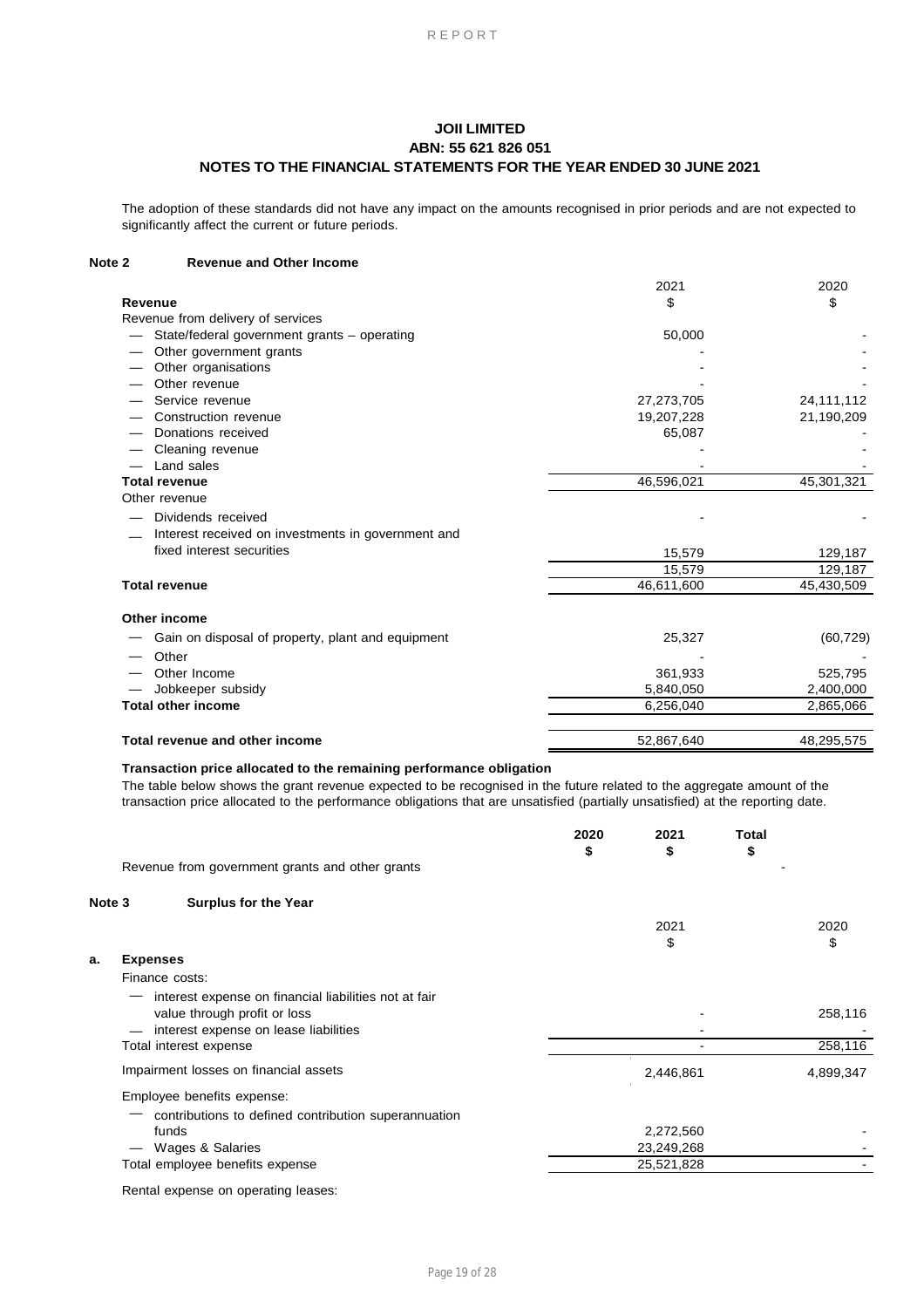|                                     | short-term lease expense                            |             |                  |                    |
|-------------------------------------|-----------------------------------------------------|-------------|------------------|--------------------|
|                                     | low-value asset lease expense                       |             |                  |                    |
|                                     | Total rental expense                                |             |                  |                    |
| Audit fees:                         |                                                     |             |                  |                    |
|                                     | audit services                                      |             | 21,477           | 19,500             |
|                                     | taxation services                                   |             | 21,469           | 11,500             |
|                                     | Total audit remuneration                            |             | 42,946           | 31,000             |
|                                     | Depreciation and amortisation:                      |             |                  |                    |
|                                     | - motor vehicles                                    |             |                  |                    |
|                                     | furniture and equipment                             |             |                  |                    |
|                                     | software                                            |             |                  |                    |
|                                     | Total depreciation and amortisation                 |             | $\overline{a}$   |                    |
| Note 4                              | <b>Cash and Cash Equivalents</b>                    |             |                  |                    |
|                                     |                                                     |             | 2021             | 2020               |
|                                     |                                                     |             | \$               | \$                 |
| <b>CURRENT</b>                      |                                                     |             |                  |                    |
| Cash at bank                        |                                                     |             | 1,707,839        | 806,983            |
| Cash on hand                        |                                                     |             | 105<br>1,707,944 | 1,665<br>808,648   |
|                                     |                                                     |             | 1,707,944        | 808,648            |
|                                     |                                                     |             |                  |                    |
| Note 5                              | <b>Trade and Other Receivables</b>                  |             |                  |                    |
|                                     |                                                     | <b>Note</b> | 2021             | 2020               |
|                                     |                                                     |             | \$               | \$                 |
| <b>CURRENT</b><br>Trade receivables |                                                     |             | 4,868,932        | 4,202,879          |
| Other receivables                   |                                                     |             |                  |                    |
| Provision for impairment            |                                                     | 5a(i)       |                  |                    |
|                                     | Total current accounts receivable and other debtors |             | 4,868,932        | 4,202,879          |
|                                     | The entity's normal credit term is 30 days.         |             |                  |                    |
| Note 6                              | <b>Inventories</b>                                  |             |                  |                    |
|                                     |                                                     |             | 2021             | 2020               |
|                                     |                                                     |             | \$               | \$                 |
| <b>CURRENT</b>                      |                                                     |             |                  |                    |
| At cost:                            |                                                     |             |                  |                    |
| Inventory                           |                                                     |             | 1,169,191        | 2,307,005          |
| At current replacement cost:        |                                                     |             | 1,169,191        | 2,307,005          |
| Donated inventory                   |                                                     |             |                  |                    |
|                                     |                                                     |             |                  |                    |
|                                     |                                                     |             | 1,169,191        | 2,307,005          |
| Note 7                              | <b>Other Assets</b>                                 |             |                  |                    |
|                                     |                                                     |             | 2021             | 2020               |
|                                     |                                                     |             | \$               | \$                 |
| Accrued Income                      |                                                     |             |                  | 1,427,497          |
| Prepayments                         |                                                     |             | 1,372,225        | 121,204            |
| Other assets                        |                                                     |             | 21,284           | 29,864             |
| <b>Rental Bond</b>                  |                                                     |             | 1,393,509        | 6,920<br>1,585,485 |
|                                     |                                                     |             |                  |                    |

#### **Financial Assets Note 8**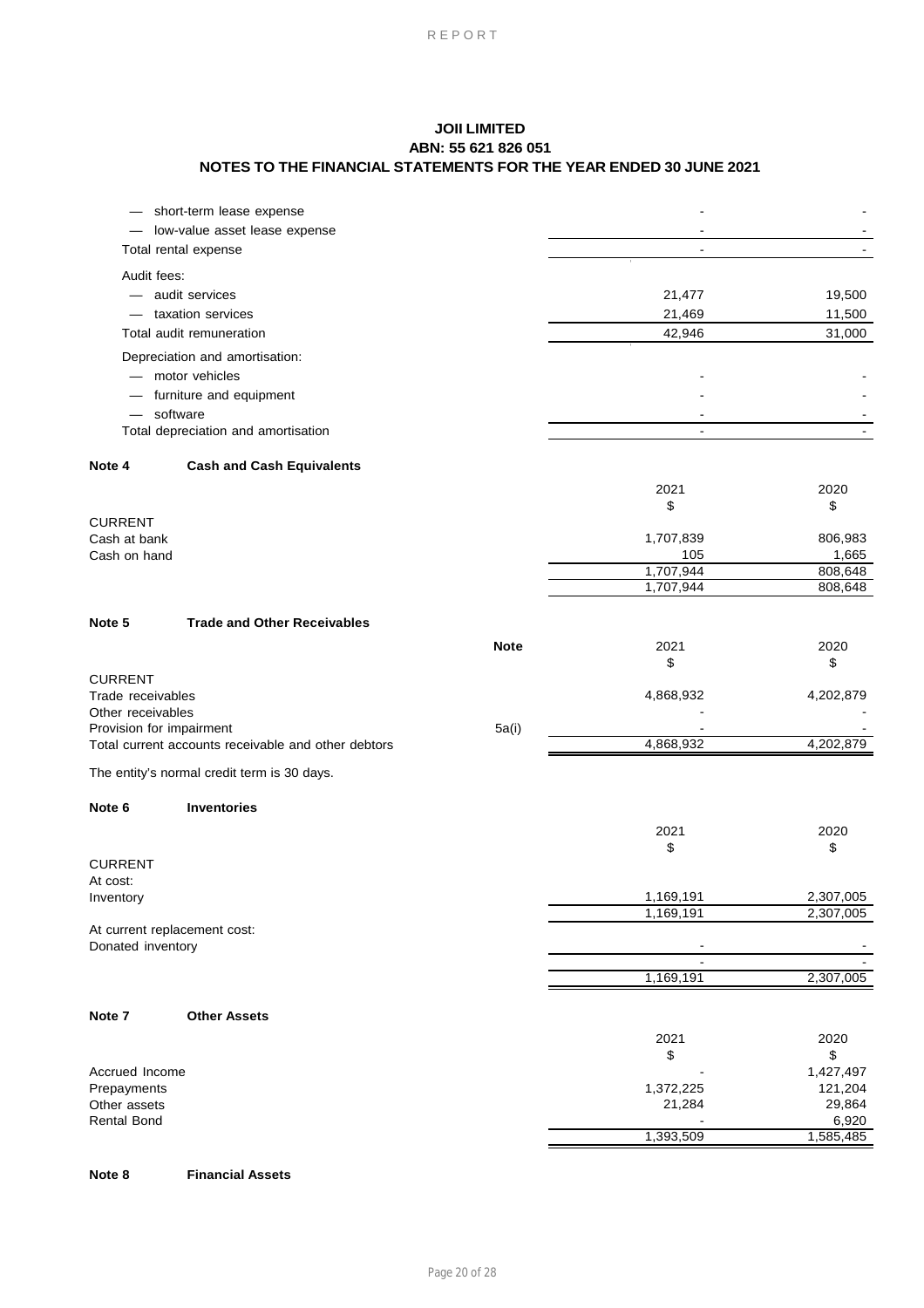|         |                                                                |                                                                                 | 2021               | 2020                   |
|---------|----------------------------------------------------------------|---------------------------------------------------------------------------------|--------------------|------------------------|
|         |                                                                | <b>Note</b>                                                                     | \$                 | \$                     |
|         | <b>CURRENT</b>                                                 | Financial assets mandatorily measured at fair value through                     |                    |                        |
|         | profit or loss                                                 |                                                                                 |                    |                        |
|         | Total current assets                                           |                                                                                 | $\blacksquare$     |                        |
|         | NON-CURRENT                                                    |                                                                                 |                    |                        |
|         |                                                                |                                                                                 |                    |                        |
|         | <b>Real Estate Assets</b>                                      |                                                                                 | 2,638,631          | 2,369,492              |
|         | Financial assets at amortised cost<br>Total non-current assets |                                                                                 | 2,638,631          | 2,369,492              |
|         |                                                                |                                                                                 | 2021               | 2020                   |
|         |                                                                |                                                                                 | \$                 | \$                     |
| a.      |                                                                | Financial assets mandatorily measured at fair value                             |                    |                        |
|         | through profit or loss                                         |                                                                                 |                    |                        |
|         |                                                                | Held-for-trading Australian listed shares                                       |                    |                        |
|         |                                                                | Shares held for trading are traded for the purpose of short-term profit taking. |                    |                        |
| b.      |                                                                | Investments in equity instruments designated as at                              |                    |                        |
|         |                                                                | fair value through other comprehensive income                                   |                    |                        |
|         | Listed investments:                                            |                                                                                 |                    |                        |
|         |                                                                | Unlisted investments at fair value                                              | 2,638,631          | 2,369,492              |
| Note 9  |                                                                | <b>Property, Plant and Equipment</b>                                            |                    |                        |
|         |                                                                |                                                                                 | 2021               | 2020                   |
|         |                                                                |                                                                                 | \$                 | \$                     |
|         | <b>LAND AND BUILDINGS</b>                                      |                                                                                 |                    |                        |
|         | Buildings at fair value:                                       |                                                                                 |                    |                        |
|         | - Directors valuation in 2021                                  |                                                                                 |                    |                        |
|         |                                                                | - Independent valuation in 2020                                                 |                    | 427,517                |
|         | Less accumulated depreciation                                  |                                                                                 | $\blacksquare$     | 427,517                |
|         | <b>Total buildings</b><br>Total land and buildings             |                                                                                 | $\overline{a}$     | 427,517                |
|         |                                                                |                                                                                 |                    |                        |
|         | <b>PLANT AND EQUIPMENT</b>                                     |                                                                                 |                    |                        |
|         | Plant and equipment:                                           |                                                                                 |                    |                        |
| At cost | Less accumulated depreciation                                  |                                                                                 |                    |                        |
|         |                                                                | Less accumulated impairment losses                                              |                    |                        |
|         | Plant and equipment                                            |                                                                                 | 287,131            | 598,135                |
|         | (Accumulated depreciation P&E)                                 |                                                                                 |                    | (206, 555)             |
|         | Motor vehicles                                                 |                                                                                 | 686,255            | 1,304,811              |
|         | (Accumulated depreciation MV)                                  |                                                                                 |                    | (428, 151)             |
|         | Total plant and equipment                                      |                                                                                 | 973,386<br>973,386 | 1,268,240<br>1,268,240 |
|         |                                                                |                                                                                 |                    |                        |
|         |                                                                | Total property, plant and equipment                                             | 973,386            | 1,695,757              |
| Note 10 |                                                                | <b>Intangible Assets</b>                                                        |                    |                        |
|         |                                                                |                                                                                 | 2021               | 2020                   |
|         |                                                                |                                                                                 | \$                 | \$                     |
|         | Computer software - at cost                                    |                                                                                 | 62,350             | 62,350                 |
|         | Accumulated amortisation                                       |                                                                                 | (42, 143)          | (21, 762)              |
|         | Accumulated impairment                                         |                                                                                 |                    |                        |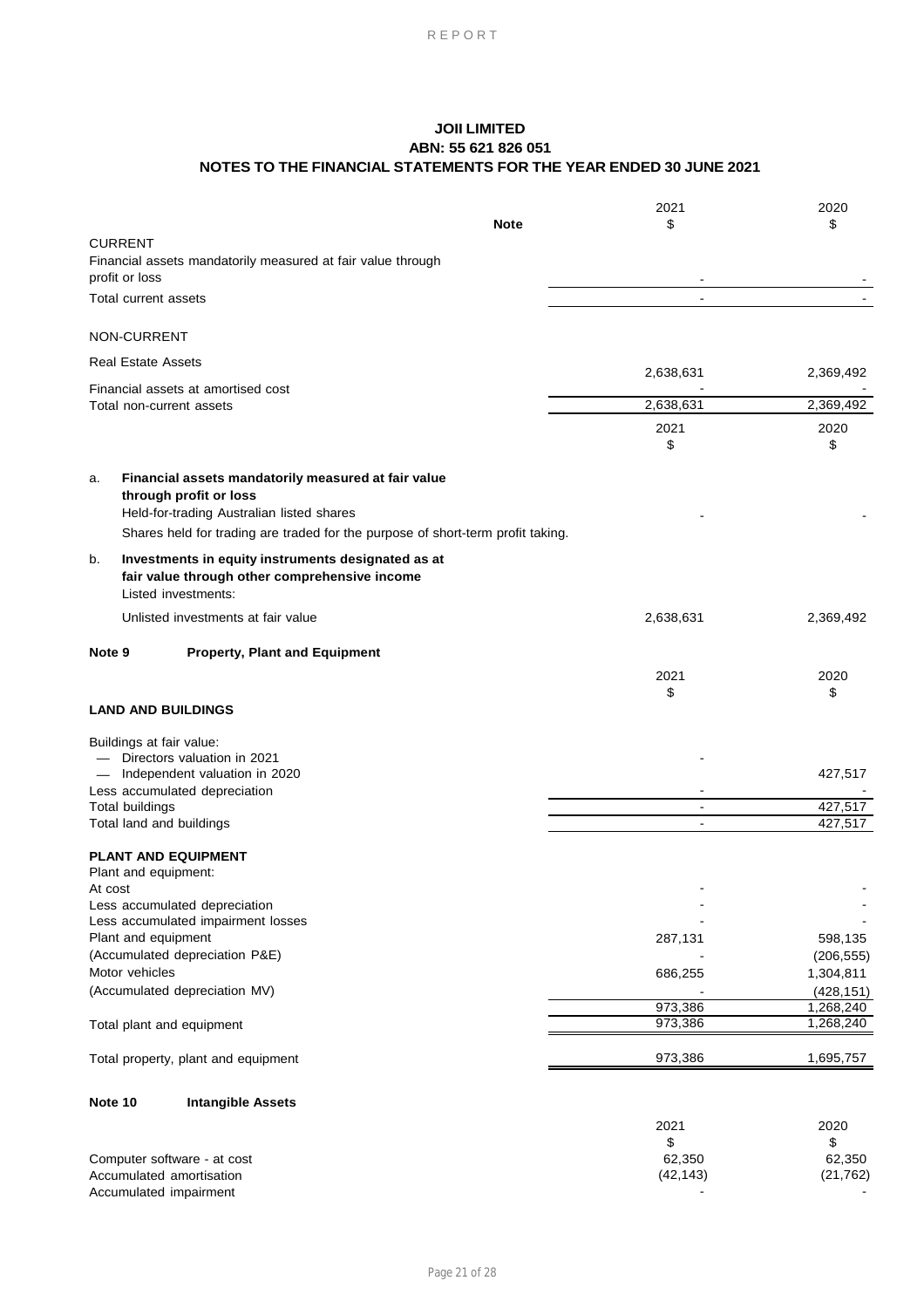| Trademark                                                                     | 71,550     | 71,550     |
|-------------------------------------------------------------------------------|------------|------------|
| Net carrying amount                                                           | 91,757     | 112,138    |
| <b>Movements in Carrying Amount</b>                                           | Intangible |            |
|                                                                               | Assets     |            |
| 2020                                                                          | 62,350     |            |
| Balance at the beginning of the year<br>Additions                             | 71,550     |            |
| Disposals                                                                     |            |            |
| Amortisation charge                                                           | (21, 762)  |            |
| Impairment losses                                                             |            |            |
|                                                                               | 112,138    |            |
| 2021                                                                          |            |            |
| Balance at the beginning of the year                                          | 112,138    |            |
| Additions                                                                     |            |            |
| Disposals                                                                     |            |            |
| Amortisation charge                                                           | (20, 381)  |            |
| Impairment losses                                                             |            |            |
|                                                                               | 91,757     |            |
|                                                                               |            |            |
| Note 11<br><b>Trade and Other Payables</b>                                    |            |            |
|                                                                               | 2021       | 2020       |
| <b>Note</b>                                                                   | \$         | \$         |
| <b>CURRENT</b>                                                                |            |            |
| Trade payables                                                                | 1,233,671  | 1,070,908  |
| Deferred income                                                               |            |            |
| Other current payables<br>GST payable                                         | 958,121    | 175,454    |
| Accrued expenses                                                              |            | 785,464    |
| <b>BAS Payable</b>                                                            |            | 706,774    |
| 11a                                                                           | 2,191,792  | 2,738,601  |
|                                                                               |            |            |
| NON-CURRENT                                                                   |            |            |
| Trade payables                                                                | 995,053    | 2,200,757  |
| Deferred income                                                               |            |            |
| Other non-current payables                                                    | 857,809    | 1,739,562  |
| Other payables (net amount of GST payable)                                    |            | 463,656    |
| <b>BAS Payable</b>                                                            |            |            |
|                                                                               | 1,852,862  | 4,403,975  |
|                                                                               |            |            |
|                                                                               | 2021<br>\$ | 2020<br>\$ |
| Financial liabilities at amortised cost classified as                         |            |            |
| a<br>accounts payable and other payables                                      |            |            |
| Accounts payable and other payables:                                          |            |            |
| - Total current                                                               | 2,191,792  | 2,738,601  |
| Total non-current                                                             | 1,852,862  | 4,403,975  |
|                                                                               | 4,044,655  | 7,142,575  |
|                                                                               |            |            |
| Additions:                                                                    |            |            |
| Grants for which performance obligations will only be satisfied in subsequent |            |            |
| years.                                                                        |            |            |
| Closing balance at the end of the year                                        |            |            |
|                                                                               |            |            |

If grants are enforceable and have sufficiently specific performance obligations in accordance with AASB 15, the amount received at that point in time, is recognised as a contract liability until the performance obligations have been satisfied.

#### **Provisions Note 12**

2021 2020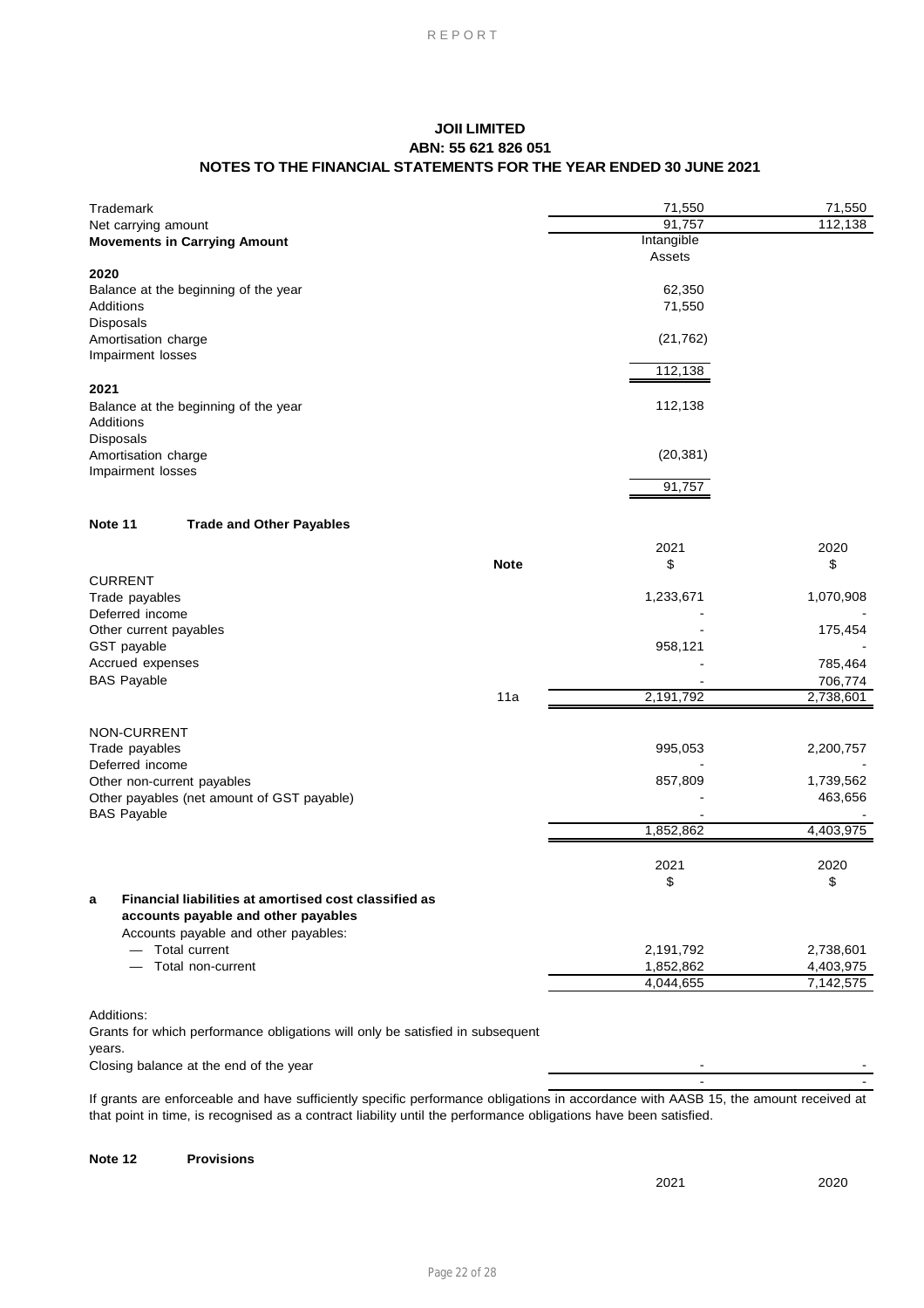| <b>CURRENT</b>                                      | \$                       | \$        |
|-----------------------------------------------------|--------------------------|-----------|
| Provision for employee benefits: annual leave       | 10,652                   |           |
| Provision for employee benefits: long service leave |                          |           |
| <b>PAYG</b>                                         | 2,094                    | 521,061   |
| Superannuation                                      | 224,349                  | 137,536   |
| Current employee entitlements                       | 1,581,383                | 1,482,608 |
|                                                     | 1,818,477                | 2,141,205 |
| <b>NON-CURRENT</b>                                  |                          |           |
| Provision for employee benefits: long service leave |                          |           |
| Non-Current employee entitlements                   | 974,517                  | 951,701   |
|                                                     | 974,517                  | 951,701   |
|                                                     | 2,792,994                | 3,092,906 |
| Analysis of total provisions:                       | <b>Employee Benefits</b> | Total     |
| Opening balance at 1 July 2020                      | 3,092,906                | 3,092,906 |
| Additional provisions raised during the year        |                          |           |
| Amounts used                                        |                          |           |
| Balance at 30 June 2021                             | 3,092,906                | 3,092,906 |

### **Provision for employee benefits**

Provision for employee benefits represents amounts accrued for annual leave and long service leave.

The current portion for this provision includes the total amount accrued for annual leave entitlements and the amounts accrued for long service leave entitlements that have vested due to employees having completed the required period of service. Based on past experience, the entity does not expect the full amount of annual leave or long service leave balances classified as current liabilities to be settled within the next 12 months. However, these amounts must be classified as current liabilities since the entity does not have an unconditional right to defer the settlement of these amounts in the event employees wish to use their leave entitlement.

The non-current portion for this provision includes amounts accrued for long service leave entitlements that have not yet vested in relation to those employees who have not yet completed the required period of service.

In calculating the present value of future cash flows in respect of long service leave, the probability of long service leave being taken is based upon historical data. The measurement and recognition criteria for employee benefits have been discussed in Note 1(h).

|    |                                                                   | 2021          | 2020      |
|----|-------------------------------------------------------------------|---------------|-----------|
| a. | Reconciliation of Cash Flows from Operating Activities with Net   | \$            | \$        |
|    |                                                                   |               |           |
|    | <b>Current Year Surplus</b>                                       |               |           |
|    | Net current year surplus                                          | 1,864,153     | 697,211   |
|    | Adjustment for:                                                   |               |           |
|    | Depreciation and amortisation expense                             |               |           |
|    | Movement in reserves                                              |               |           |
|    | Dividend received                                                 |               |           |
|    | Interest received                                                 |               |           |
|    | Fair value gain on investments in held-for-trading shares         |               |           |
|    | Gain on disposal of property, plant and equipment                 | 25,327        | (60, 729) |
|    | Doubtful debts expense                                            | 2,446,861     | 4,899,347 |
|    | Loss on sale of investments                                       |               |           |
|    | Fair value losses on financial assets at fair value through other |               |           |
|    | comprehensive income                                              |               |           |
|    | Gains on contributed assets received                              |               |           |
|    | Movement in working capital changes:                              |               |           |
|    | (Increase)/decrease in accounts receivable and other debtors      | 666,053       |           |
|    | Increase/(decrease) in accounts payable and other payables        |               |           |
|    | (Increase)/decrease in other current assets                       |               |           |
|    | Increase/(decrease) in employee provisions                        |               |           |
|    | (Increase)/decrease in inventories on hand                        | (1, 137, 814) |           |
|    |                                                                   | 3,864,579     | 5,535,829 |
|    |                                                                   |               |           |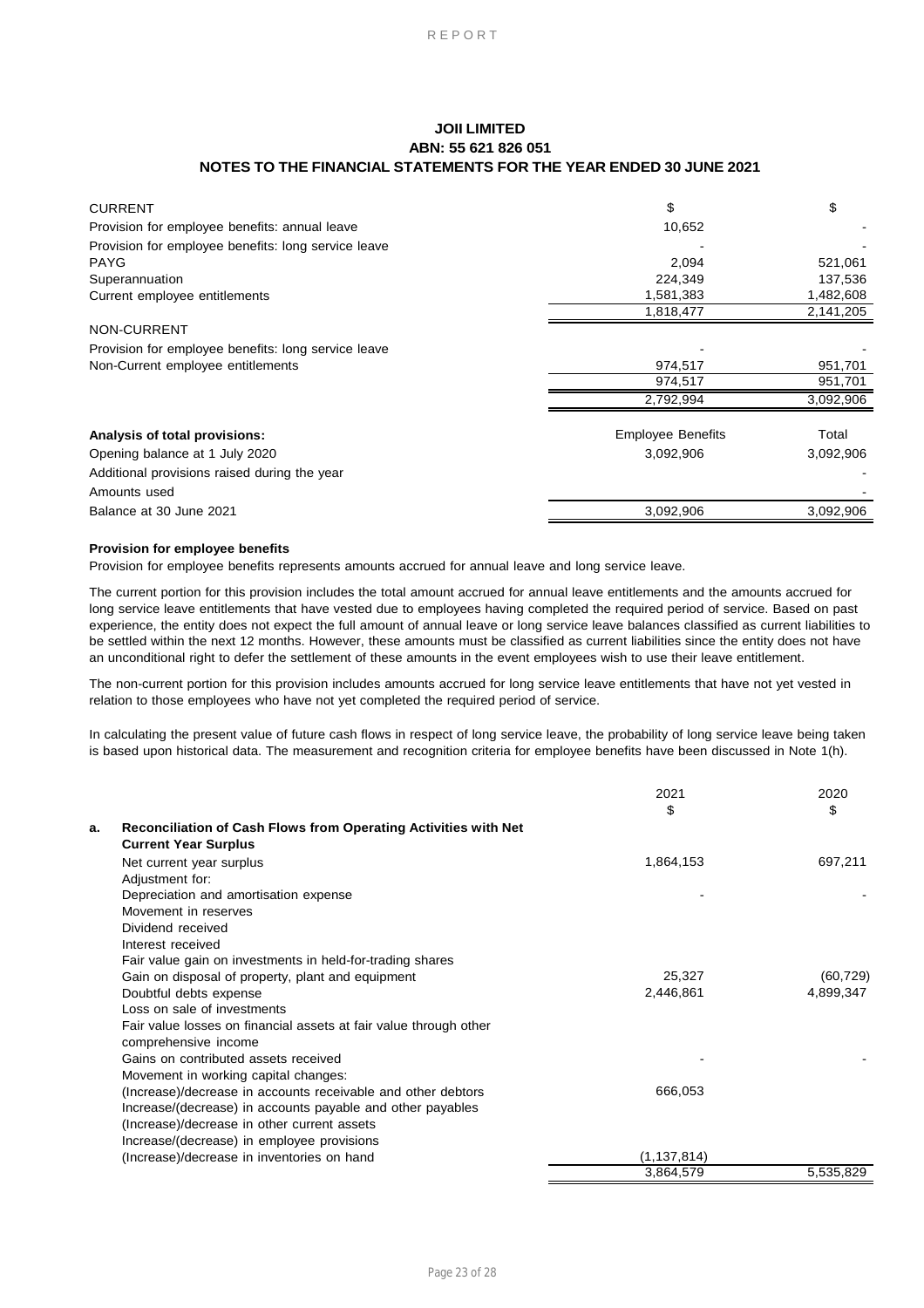### **Note 13 Entity Details**

35-39 Scarborough Street JOII Limited The principal place of business is: QLD 4215 Southport The registered office of the entity is: JOII Limited

QLD 4119 U 5 8-12 Nevilles Street Underwood

#### **Note 14 Members' Guarantee**

The entity is incorporated under the Corporations Act 2001 and is a company limited by guarantee. If the entity is wound up, the constitution states that each member is required to contribute a maximum of \$20 towards meeting any outstanding obligations of the entity. At 30 June 2021 the number of members was 5.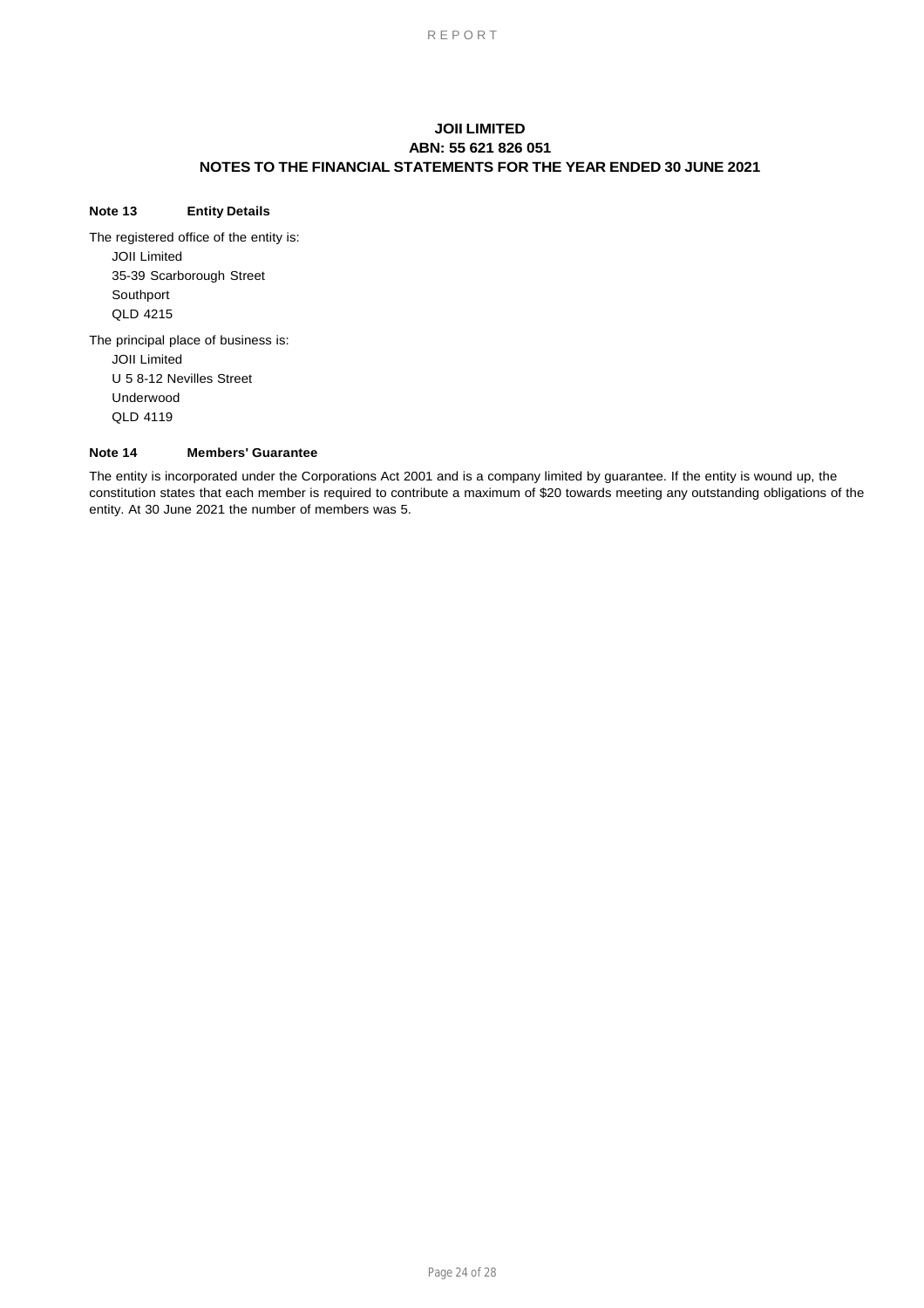**Joii Limited ABN: 55 621 826 051 ACN 621 826 051 FINANCIAL STATEMENTS FOR THE YEAR ENDED 30-Jun-21**

### **STATEMENT BY THE BOARD**

as per section 60.15 of the Australian Charities and Not-for-profits Commision Regulation it is the opinion of the Board of Joii *Limited:*

- (a) there are reasonable grounds to believe that the registered entity is able to pay all of its debts, as and when they become due and payable; and
- (b) the financial statements and notes satisfy the requirements of the Australian Charities and Not-for-profits Commission Act 2012.

This statement is made in accordance with the resolution of the Board of Directors and is signed in accordance with subsection 60.15(2) of the Australian Charities and Not-for-profit Commission Regulation 2013 for and on behalf of the Board by:

**Chair Person**

**Dated:** 28 October 2021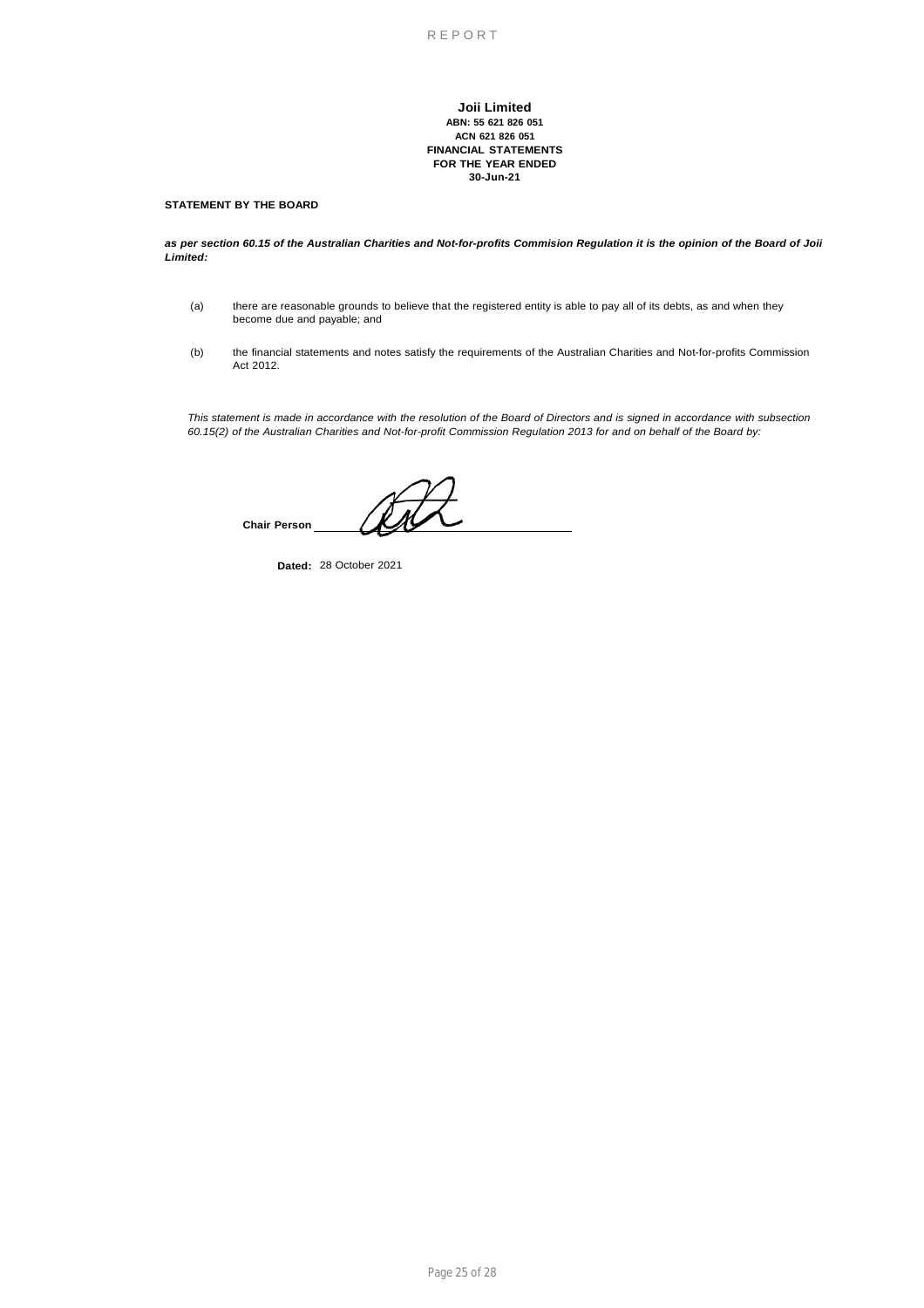## **ACCOUNTANTS ADVISERS AUDITORS PTY LTD**

ACN 074 776 720 ABN 35 074 776 720

| Ph:   | $+617$ 3272 7027                       |
|-------|----------------------------------------|
| $F^*$ | $+61420811833$                         |
| E:    | robert@romar.net.au                    |
| W:    | www.accountantsadvisersauditors.com.au |
| A:    | 3/9 Gowrie Street MT GRAVATT Old 4122  |
| Po:   | PO Box 227 BRISBANE MARKET Old 4106    |



# **INDEPENDENT AUDITOR'S REPORT**

**TO THE MEMBERS OF**

## **JOII LIMITED**

**ACN 621 826 051 ABN 55 621 826 051** 

**REPORT on the Audit of the Financial Report** 

**Opinion** 

We have audited the financial report of Joii Limited (the company limited by guarantee), which comprises the Statement of Financial Position (Balance Sheet), Statement of Profit or Loss and Other Comprehensive Income, Statement of Cash Flows, Statement of Changes in Equity and Notes to the Financial Statements, and the certification by members of the board on the annual statements giving a true and fair view of the financial position and performance of the company limited by guarantee.

In our opinion, the accompanying financial report presents fairly, in all material respects, the financial position of the company limited by guarantee as at 30 June 2021 and of its financial performance for the year then ended in accordance with the accounting policies described in Note 1 to the financial statements and the requirements of the Australian Charities and Not for Profits Commission Act 2012.

### **Basisfor Opinion**

We conducted our audit in accordance with Australian Auditing Standards. Our responsibilities under those standards are further described in the Auditor's Responsibilities for the Audit of the Financial Report section of our report. We are independent of the company limited by guarantee in accordance with the ethical requirements of the Accounting Professional and Ethical Standards Board's APES 110: Code of Ethics for Professional Accountants (the Code) that are relevant to our audit of the financial report in Australia. We have also fulfilled our other ethical responsibilities in accordance with the Code. We believe that the audit evidence we have obtained is sufficient and appropriate to provide a basis for our opinion.

**Emphasis of Matter – Basis of Accounting** 

### Basis of Accounting

We draw attention to Note 1 to the financial report, which describes the basis of accounting. The financial report has been prepared to satisfy the requirements of the company's constitution, meet the needs of members and its obligations as a company limited by guarantee under the Corporations law . As a result, the financial report may not be suitable for another purpose. Our opinion is not modified in respect of this matter.

Key Audit Matters

Accountants **Advisers** Advisers Auditors **Auditors** 

Liability limited by a scheme approved under Professional Standards Legislation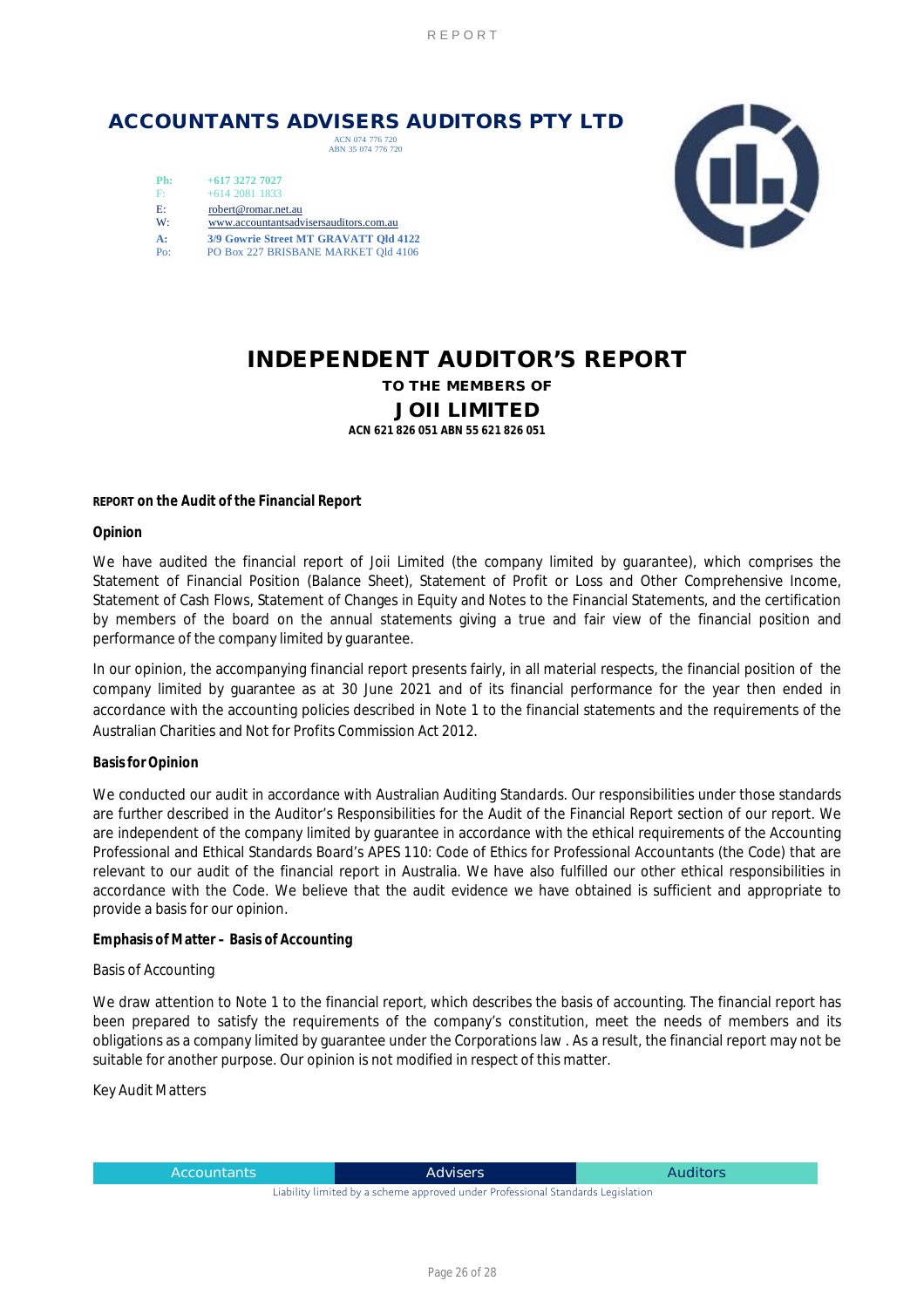Key audit matters are those matters that, in our professional judgment, were of most significance in our audit of the financial statements of the current year These matters were addressed in the context of our audit of the financial statements as a whole, and in forming our Opinion thereon, but we do not provide a separate opinion on these matters, For each matter below, our description of how our audit addressed the matter is provided in that context.

Liquidity risk and going concern of preparation of the financial statements

During the second half of the financial year, the company was impacted by COVID-19 and there remains uncertainty around the impact that this event will have on the company and its community activities.

As described in Note 1, the financial statements have been prepared by the company on a going concern basis.

### **Responsibilities of the board for the Financial Report**

The board is responsible for the preparation and fair presentation of the financial report in accordance with the financial reporting requirements of the constitution Australian Charities and Not for Profits Commission Act 2012 and for such internal control as the board determines is necessary to enable the preparation and fair presentation of a financial report that is free from material misstatement, whether due to fraud or error.

In preparing the financial report, the board is responsible for assessing the company limited by guarantee's ability to continue as a going concern, disclosing, as applicable, matters relating to going concern and using the going concern basis of accounting unless the board either intends to liquidate the company limited by guarantee or to cease operations, or has no realistic alternative but to do so.

### **AUDITOR'S Responsibilities for the Audit of the Financial Report**

Our objectives are to obtain reasonable assurance about whether the financial report is free from material misstatement, whether due to fraud or error, and to issue an auditor's report that includes our opinion. Reasonable assurance is a high level of assurance but is not a guarantee that an audit conducted in accordance with the Australian Auditing Standards will always detect a material misstatement when it exists. Misstatements can arise from fraud or error and are considered material if, individually or in the aggregate, they could reasonably be expected to influence the economic decisions of users taken based on this financial report.

An audit involves performing procedures to obtain audit evidence about the amounts and disclosures in the financial report. The procedures selected depend on the auditor's judgment, including the assessment of the risks of material misstatement of the financial report, whether due to fraud or error. In making those risk assessments, the auditor considers internal control relevant to the entity's preparation and fair presentation of the financial report to design audit procedures that are appropriate in the circumstances, but not for the purpose of expressing an opinion on the effectiveness of the entity's internal control. An audit also includes evaluating the appropriateness of accounting policies used and the reasonableness of accounting estimates made by the directors, as well as evaluating the overall presentation of the financial report.

As part of an audit in accordance with Australian Auditing Standards, we exercise professional judgement and maintain professional scepticism throughout the audit. We also:

- Identify and assess the risks of material misstatement of the financial report, whether due to fraud or error, design and perform audit procedures responsive to those risks, and obtain audit evidence that is sufficient and appropriate to provide a basis for our opinion. The risk of not detecting a material misstatement resulting from fraud is higher than for one resulting from error, as fraud may involve collusion, forgery, intentional omissions, misrepresentations, or the override of internal control.
- Obtain an understanding of internal control relevant to the audit to design audit procedures that are appropriate in the circumstances, but not for the purpose of expressing an opinion on the effectiveness of the company limited by guarantee's internal control.
- Evaluate the appropriateness of accounting policies used and the reasonableness of accounting estimates and related disclosures made by the board.



Audit Report